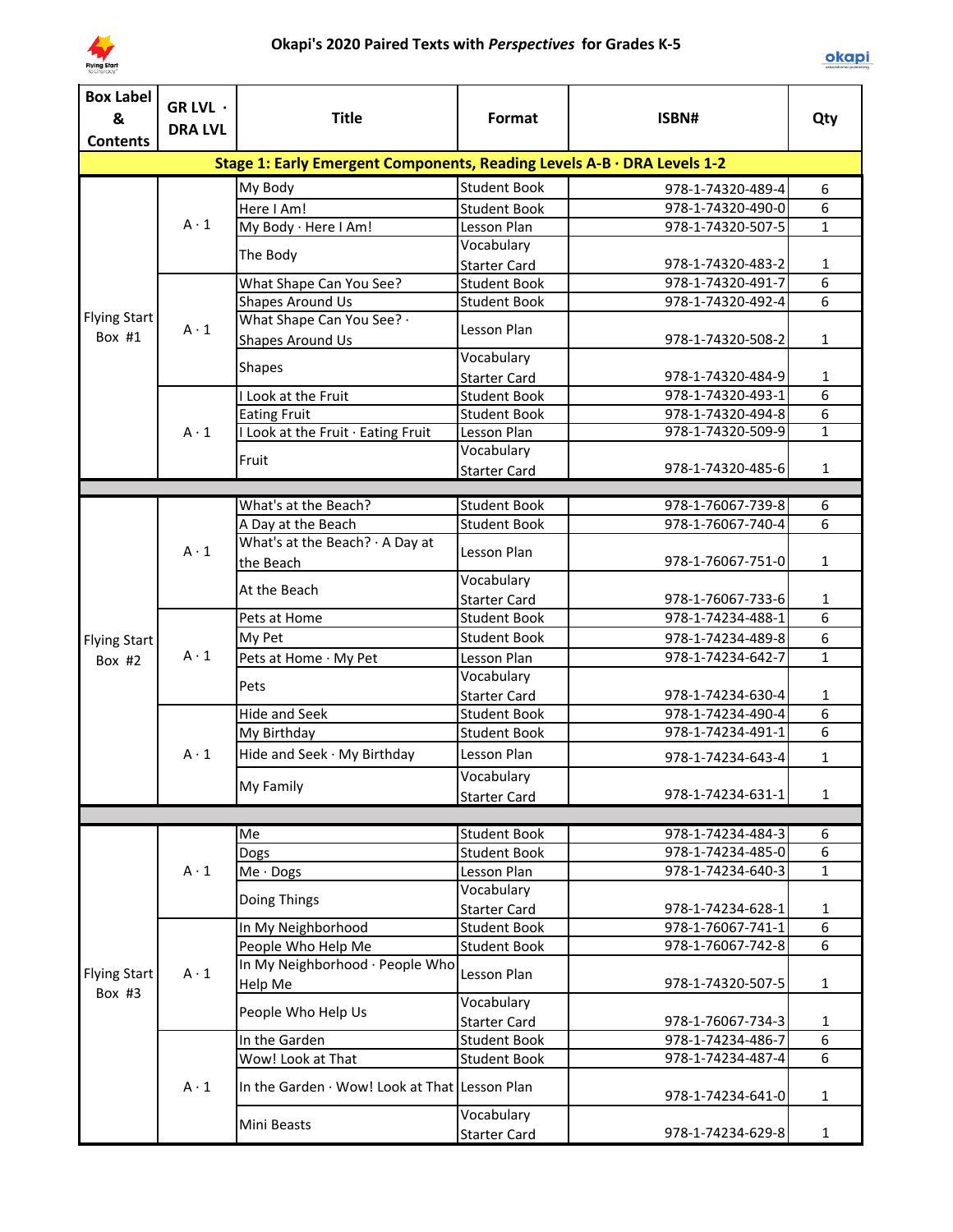

|                                 |             | My Toys                          | <b>Student Book</b> | 978-1-74234-492-8 | 6              |
|---------------------------------|-------------|----------------------------------|---------------------|-------------------|----------------|
|                                 |             | <b>Getting Around</b>            | <b>Student Book</b> | 978-1-74234-493-5 | 6              |
|                                 | $A \cdot 1$ | My Toys · Getting Around         | Lesson Plan         | 978-1-74234-644-1 | $\mathbf{1}$   |
|                                 |             |                                  | Vocabulary          |                   |                |
|                                 |             | <b>Movers</b>                    | <b>Starter Card</b> | 978-1-74234-632-8 | $\mathbf{1}$   |
|                                 |             | Where are the Animals?           | <b>Student Book</b> | 978-1-74234-494-2 | 6              |
|                                 |             | Animals at the Zoo               | <b>Student Book</b> | 978-1-74234-497-3 | 6              |
|                                 |             | Where are the Animals? · Animals |                     |                   |                |
| <b>Flying Start</b><br>Box $#4$ | $A \cdot 1$ | at the Zoo                       | Lesson Plan         | 978-1-74234-645-8 | $\mathbf{1}$   |
|                                 |             |                                  | Vocabulary          |                   |                |
|                                 |             | Zoo Animals                      | <b>Starter Card</b> | 978-1-74234-633-5 | 1              |
|                                 |             | <b>Animal Babies</b>             | <b>Student Book</b> | 978-1-76067-743-5 | 6              |
|                                 |             | What Can You See?                | <b>Student Book</b> | 978-1-76067-744-2 | $\overline{6}$ |
|                                 |             | Animal Babies · What Can You     |                     |                   |                |
|                                 | $A \cdot 1$ | See?                             | Lesson Plan         | 978-1-76067-753-4 | $\mathbf{1}$   |
|                                 |             |                                  | Vocabulary          |                   |                |
|                                 |             | <b>Baby Animals</b>              | Starter Card        | 978-1-76067-735-0 | $\mathbf{1}$   |
|                                 |             |                                  |                     |                   |                |
|                                 |             | On My Bike                       | <b>Student Book</b> | 978-1-74320-495-5 | 6              |
|                                 |             | Can You Go Here?                 | <b>Student Book</b> | 978-1-74320-496-2 | 6              |
|                                 | $B \cdot 2$ | On My Bike · Can You Go Here?    | Lesson Plan         | 978-1-74320-594-5 | $\mathbf{1}$   |
|                                 |             |                                  | Vocabulary          |                   |                |
|                                 |             | Position                         | <b>Starter Card</b> | 978-1-74320-486-3 | $\mathbf 1$    |
|                                 |             | At Grandpa's House               | <b>Student Book</b> | 978-1-74320-497-9 | $\overline{6}$ |
|                                 |             | Cakes for Sale                   | <b>Student Book</b> | 978-1-74320-498-6 | 6              |
|                                 |             | At Grandpa's House · Cakes for   |                     |                   |                |
| <b>Flying Start</b>             | $B \cdot 2$ | Sale                             | Lesson Plan         | 978-1-74320-595-2 | $\mathbf{1}$   |
| Box #5                          |             |                                  | Vocabulary          |                   |                |
|                                 |             | At School                        | <b>Starter Card</b> | 978-1-74320-487-0 | $\mathbf{1}$   |
|                                 |             | The Dress-Up Box                 | <b>Student Book</b> | 978-1-74320-499-3 | $\overline{6}$ |
|                                 |             | <b>Going Shopping</b>            | <b>Student Book</b> | 978-1-74320-500-6 | 6              |
|                                 |             | The Dress-Up Box · Going         |                     |                   |                |
|                                 | $B \cdot 2$ | Shopping                         | Lesson Plan         | 978-1-74320-596-9 | $\mathbf{1}$   |
|                                 |             |                                  | Vocabulary          |                   |                |
|                                 |             | Clothes                          | <b>Starter Card</b> | 978-1-74320-488-7 | $\mathbf{1}$   |
|                                 |             |                                  |                     |                   |                |
|                                 |             | What's the Weather Today?        | <b>Student Book</b> | 978-1-76067-745-9 | 6              |
|                                 |             | I Like the Weather               | <b>Student Book</b> | 978-1-76067-746-6 | 6              |
|                                 |             | What's the Weather Today? I      |                     |                   |                |
|                                 | $B \cdot 2$ | Like the Weather                 | Lesson Plan         | 978-1-76067-754-1 | 1              |
|                                 |             |                                  | Vocabulary          |                   |                |
|                                 |             | The Weather                      | <b>Starter Card</b> | 978-1-76067-736-7 | 1              |
|                                 |             | Looking at You                   | <b>Student Book</b> | 978-1-74234-496-6 | 6              |
|                                 |             | Animals on the Farm              | <b>Student Book</b> | 978-1-74234-497-3 | $\overline{6}$ |
| <b>Flying Start</b>             |             | Looking at You · Animals on the  |                     |                   |                |
| Box #6                          | $B \cdot 2$ | Farm                             | Lesson Plan         | 978-1-74234-646-5 | 1              |
|                                 |             |                                  | Vocabulary          |                   |                |
|                                 |             | <b>Farm Animals</b>              | <b>Starter Card</b> | 978-1-74234-634-2 | 1              |
|                                 |             | Look at Me Play                  | <b>Student Book</b> | 978-1-74234-502-4 | 6              |
|                                 |             | The Playground                   | <b>Student Book</b> | 978-1-74234-503-1 | $\overline{6}$ |
|                                 |             |                                  |                     |                   |                |
|                                 | $B \cdot 2$ | Look at Me Play · The Playground | Lesson Plan         | 978-1-74234-649-6 | $\mathbf{1}$   |
|                                 |             |                                  | Vocabulary          |                   |                |
|                                 |             | Playground                       | <b>Starter Card</b> | 978-1-74234-637-3 | $\mathbf{1}$   |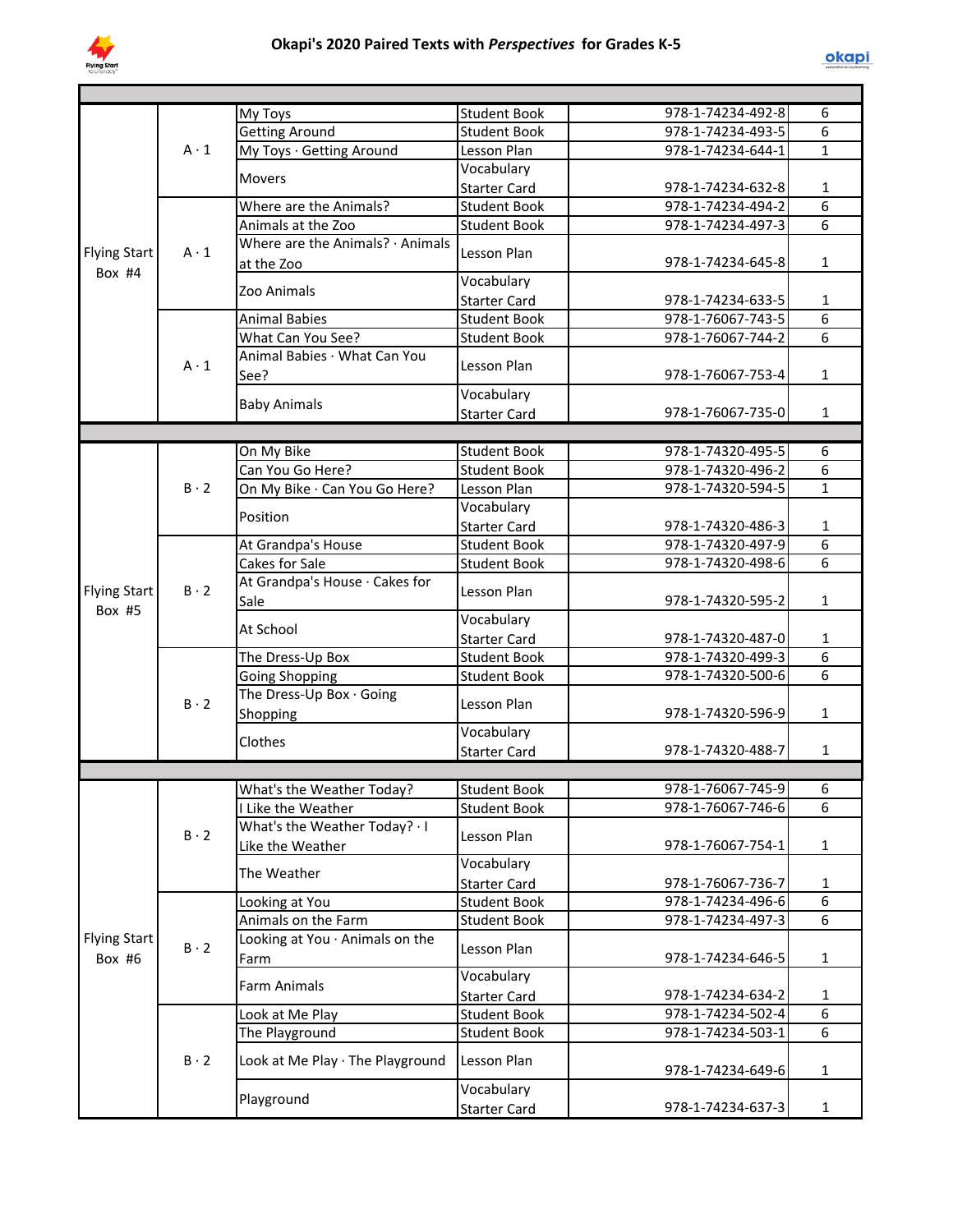

|                                          |                            | At the Store                                                      | <b>Student Book</b> | 978-1-74234-500-0 | 6              |
|------------------------------------------|----------------------------|-------------------------------------------------------------------|---------------------|-------------------|----------------|
|                                          | $B \cdot 2$                | Things I Like                                                     | <b>Student Book</b> | 978-1-74234-501-7 | 6              |
|                                          |                            | At the Store · Things I Like                                      | Lesson Plan         | 978-1-74234-648-9 | $\mathbf{1}$   |
|                                          |                            | Shopping                                                          | Vocabulary          |                   |                |
|                                          |                            |                                                                   | <b>Starter Card</b> | 978-1-74234-636-6 | $\mathbf{1}$   |
|                                          |                            | A Day at the Zoo                                                  | <b>Student Book</b> | 978-1-76067-747-3 | $\overline{6}$ |
|                                          |                            | Look at My Dog                                                    | <b>Student Book</b> | 978-1-76067-748-0 | $\overline{6}$ |
| <b>Flying Start</b><br>Box $#7$          | $B \cdot 2$                | A Day at the Zoo · Look at My Dog                                 | Lesson Plan         | 978-1-76067-755-8 | 1              |
|                                          |                            | Feelings                                                          | Vocabulary          |                   |                |
|                                          |                            |                                                                   | <b>Starter Card</b> | 978-1-76067-737-4 | $\mathbf{1}$   |
|                                          |                            | Come and Look!                                                    | <b>Student Book</b> | 978-1-74234-506-2 | 6              |
|                                          |                            | Fish                                                              | <b>Student Book</b> | 978-1-74234-507-9 | $\overline{6}$ |
|                                          | $B \cdot 2$                | Come and Look! · Fish                                             | Lesson Plan         | 978-1-74234-651-9 | $\mathbf{1}$   |
|                                          |                            | Colors                                                            | Vocabulary          |                   |                |
|                                          |                            |                                                                   | <b>Starter Card</b> | 978-1-74234-639-7 | $\mathbf{1}$   |
|                                          |                            |                                                                   |                     |                   |                |
|                                          |                            | My Family and Me                                                  | <b>Student Book</b> | 978-1-74234-504-8 | 6              |
|                                          |                            | Can You Do This?                                                  | <b>Student Book</b> | 978-1-74234-505-5 | 6              |
|                                          | $B \cdot 2$                | My Family and Me · Can You Do<br>This?                            | Lesson Plan         | 978-1-74234-650-2 | $\mathbf{1}$   |
|                                          |                            | I Like To                                                         | Vocabulary          |                   |                |
|                                          |                            |                                                                   | <b>Starter Card</b> | 978-1-74234-638-0 | $\mathbf{1}$   |
|                                          |                            | What Did You Do?                                                  | <b>Student Book</b> | 978-1-74234-498-0 | 6              |
|                                          |                            | <b>Going Places</b>                                               | <b>Student Book</b> | 978-1-74234-499-7 | 6              |
| <b>Flying Start</b><br>Box #8            | $B \cdot 2$                | What Did You Do? · Going Places                                   | Lesson Plan         | 978-1-74234-647-2 | $\mathbf{1}$   |
|                                          |                            | Places I Go                                                       | Vocabulary          |                   |                |
|                                          |                            |                                                                   | <b>Starter Card</b> | 978-1-74234-635-9 | $\mathbf{1}$   |
|                                          |                            | <b>Making Soup</b>                                                | <b>Student Book</b> | 978-1-76067-749-7 | 6              |
|                                          | $B \cdot 2$                | The Vegetable Garden                                              | <b>Student Book</b> | 978-1-76067-750-3 | 6              |
|                                          |                            | Making Soup · The Vegetable<br>Garden                             | Lesson Plan         | 978-1-76067-756-5 | $\mathbf{1}$   |
|                                          |                            |                                                                   | Vocabulary          |                   |                |
|                                          |                            | Vegetables                                                        | <b>Starter Card</b> | 978-1-76067-738-1 | $\mathbf{1}$   |
| <b>Box Label</b><br>&<br><b>Contents</b> | GR LVL ·<br><b>DRA LVL</b> | <b>Title</b>                                                      | Format              | ISBN#             | Qty            |
|                                          |                            | Stage 2: Emergent Components, Reading Levels C-D · DRA Levels 3-6 |                     |                   |                |
|                                          |                            | My Horse                                                          | Student Book        | 978-1-74320-510-5 | 6              |
|                                          | $C \cdot 3$                | The Car Race                                                      | <b>Student Book</b> | 978-1-74320-511-2 | 6              |
|                                          |                            | My Horse · The Car Race                                           | Lesson Plan         | 978-1-74320-534-1 | $\mathbf{1}$   |
|                                          |                            | The Fruit Store                                                   | <b>Student Book</b> | 978-1-74320-512-9 | 6              |
| <b>Flying Start</b>                      |                            | Bananas are Best                                                  | <b>Student Book</b> | 978-1-74320-513-6 | 6              |
| Box #9                                   | $C \cdot 3$                | The Fruit Store · Bananas are Best Lesson Plan                    |                     | 978-1-74320-535-8 | 1              |
|                                          |                            | Winners                                                           | <b>Student Book</b> | 978-1-74234-508-6 | 6              |
|                                          | $C \cdot 3$                | Rabbit and Fox                                                    | <b>Student Book</b> | 978-1-74234-509-3 | 6              |
|                                          |                            | Winners · Rabbit & Fox                                            | Lesson Plan         | 978-1-74234-652-6 | $\mathbf{1}$   |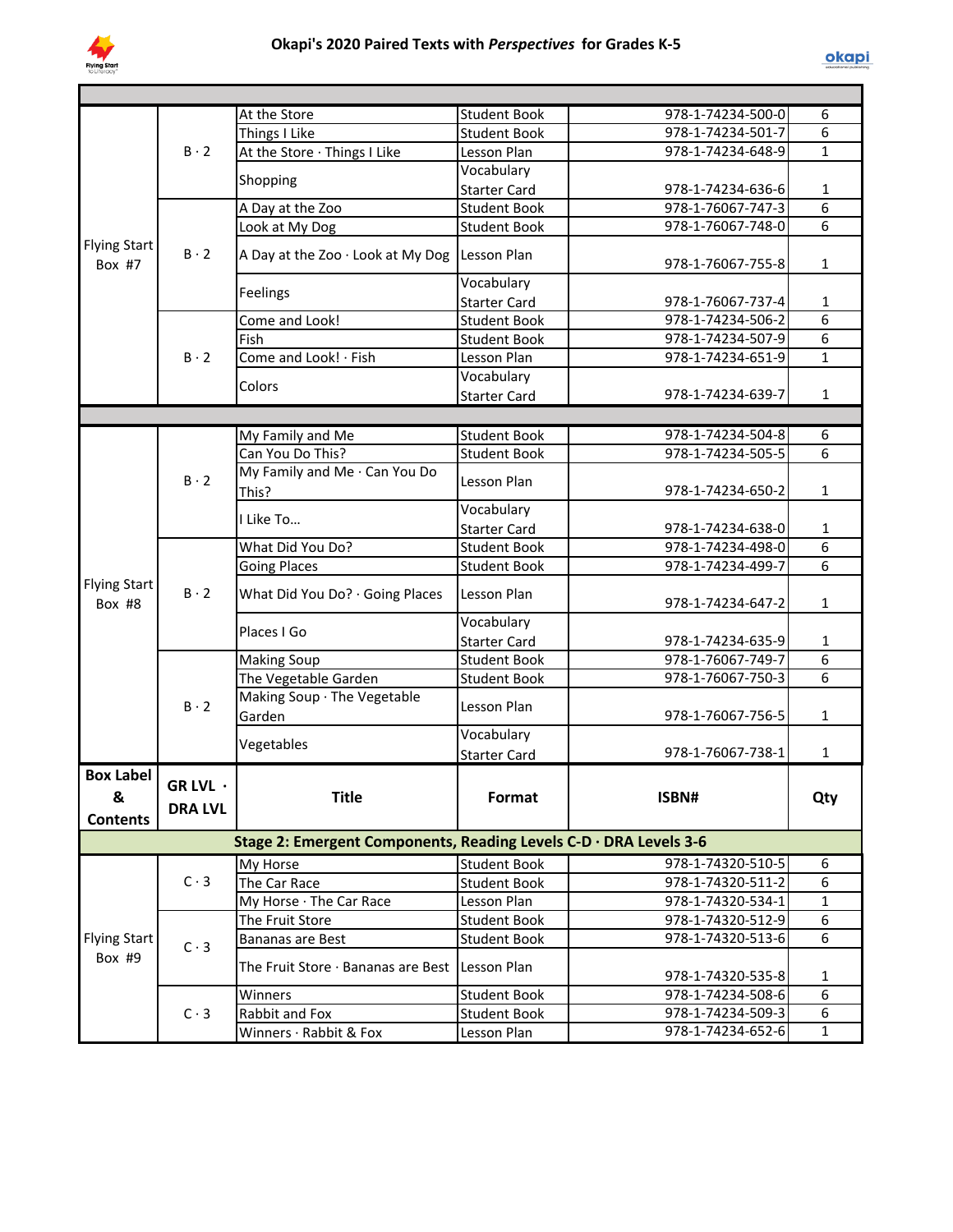

|                     |             | In the Forest                           | <b>Student Book</b> | 978-1-74234-510-9 | 6              |
|---------------------|-------------|-----------------------------------------|---------------------|-------------------|----------------|
|                     | $C \cdot 3$ | <b>Finding Food</b>                     | <b>Student Book</b> | 978-1-74234-511-6 | 6              |
| <b>Flying Start</b> |             | In the Forest · Finding Food            | Lesson Plan         | 978-1-74234-653-3 | $\mathbf{1}$   |
| Box #10             |             | <b>Big Brothers</b>                     | <b>Student Book</b> | 978-1-74234-512-3 | 6              |
|                     | $C \cdot 3$ | Cat and Mouse                           | <b>Student Book</b> | 978-1-74234-513-0 | 6              |
|                     |             | Big Brothers · Cat & Mouse              | Lesson Plan         | 978-1-74234-654-0 | $\overline{1}$ |
|                     |             |                                         |                     |                   |                |
|                     |             | Looking For Animals                     | <b>Student Book</b> | 978-1-74320-514-3 | 6              |
|                     | $C \cdot 4$ | Where is Frog?                          | <b>Student Book</b> | 978-1-74320-515-0 | 6              |
|                     |             | Looking For Animals · Where is          |                     |                   |                |
|                     |             | Frog?                                   | Lesson Plan         | 978-1-74320-536-5 | 1              |
|                     |             | <b>Amazing Animal Parts</b>             | <b>Student Book</b> | 978-1-74320-516-7 | 6              |
| <b>Flying Start</b> | $C \cdot 4$ | Turtle is Stuck                         | <b>Student Book</b> | 978-1-74320-517-4 | 6              |
| Box #11             |             | Amazing Animal Parts · Turtle is        |                     |                   |                |
|                     |             | Stuck                                   | Lesson Plan         | 978-1-74320-537-2 | $\mathbf{1}$   |
|                     |             | The Big Box                             | <b>Student Book</b> | 978-1-74234-514-7 | 6              |
|                     | $C \cdot 4$ | Pirate Sam                              | <b>Student Book</b> | 978-1-74234-515-4 | 6              |
|                     |             |                                         | Lesson Plan         | 978-1-74234-655-7 | $\mathbf{1}$   |
|                     |             | The Big Box · Pirate Sam                |                     |                   |                |
|                     |             |                                         |                     |                   |                |
|                     |             | The Fog Came In                         | <b>Student Book</b> | 978-1-74234-516-1 | 6              |
|                     | $C \cdot 4$ | Lost in the Fog                         | <b>Student Book</b> | 978-1-74234-517-8 | 6              |
| <b>Flying Start</b> |             | The Fog Came In $\cdot$ Lost in the Fog | Lesson Plan         | 978-1-74234-656-4 | $\mathbf 1$    |
| Box #12             |             | At Grandpa's Farm                       | <b>Student Book</b> | 978-1-74234-518-5 | 6              |
|                     | $C \cdot 4$ | A New Farm for Cow                      | <b>Student Book</b> | 978-1-74234-519-2 | 6              |
|                     |             | At Grandpa's Farm · A New Farm          |                     |                   |                |
|                     |             | for Cow                                 | Lesson Plan         | 978-1-74234-657-1 | $\mathbf{1}$   |
|                     |             |                                         |                     |                   |                |
|                     |             | Look at My Clothes                      | <b>Student Book</b> | 978-1-74320-518-1 | 6              |
|                     | $D \cdot 6$ | Where is My Mother?                     | <b>Student Book</b> | 978-1-74320-519-8 | 6              |
|                     |             | Look at My Clothes · Where is My        |                     |                   |                |
|                     |             | Mother?                                 | Lesson Plan         | 978-1-74320-538-9 | $\mathbf{1}$   |
|                     |             | What Do Bats Eat?                       | <b>Student Book</b> | 978-1-74320-520-4 | 6              |
| <b>Flying Start</b> | $D \cdot 6$ | Big Bat's Lunch                         | <b>Student Book</b> | 978-1-74320-521-1 | 6              |
| Box #13             |             | What Do Bats Eat? · Big Bat's           |                     |                   |                |
|                     |             | Lunch                                   | Lesson Plan         | 978-1-74320-539-6 | 1              |
|                     |             | <b>Ant Nests</b>                        | <b>Student Book</b> | 978-1-74234-520-8 | $\overline{6}$ |
|                     | $D \cdot 6$ | Where is My Nest?                       | <b>Student Book</b> | 978-1-74234-521-5 | 6              |
|                     |             | Ant Nests · Where is My Nest?           | Lesson Plan         | 978-1-74234-658-8 | $\mathbf{1}$   |
|                     |             |                                         |                     |                   |                |
|                     |             | Lots of Legs                            | <b>Student Book</b> | 978-1-74234-522-2 | 6              |
|                     | $D \cdot 6$ | The Best Legs                           | <b>Student Book</b> | 978-1-74234-523-9 | 6              |
|                     |             | Lots of Legs · The Best Legs            | Lesson Plan         | 978-1-74234-659-5 | $\mathbf{1}$   |
| <b>Flying Start</b> |             | My Camp Journal                         | <b>Student Book</b> | 978-1-74234-524-6 | 6              |
| Box #14             |             | A Monkey in the Camp                    | <b>Student Book</b> | 978-1-74234-525-3 | 6              |
|                     | $D \cdot 6$ | My Camp Journal · A Monkey in           |                     |                   |                |
|                     |             | the Camp                                | Lesson Plan         | 978-1-74234-660-1 | $\mathbf{1}$   |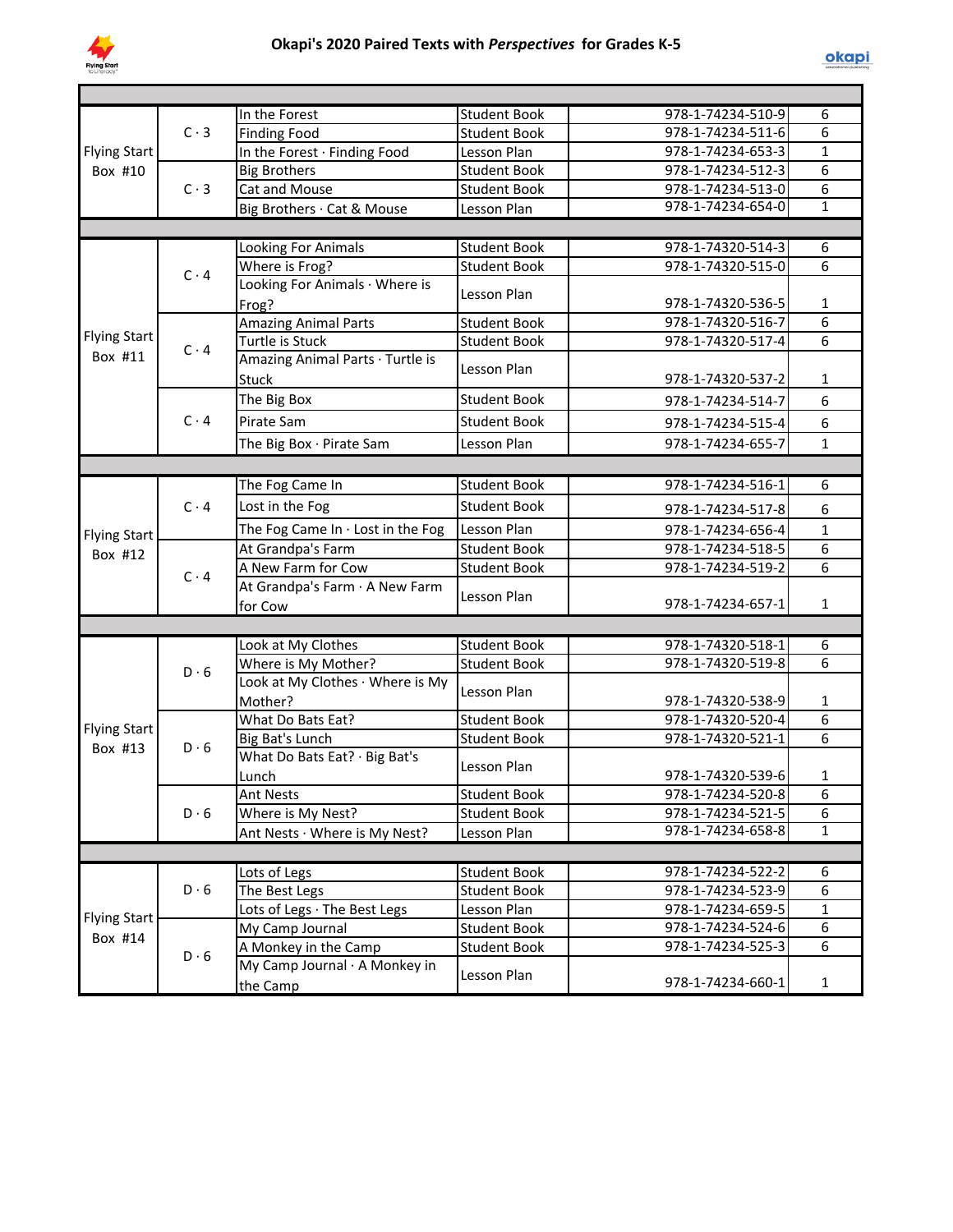

|                     |                | <b>Turtles</b>                                                  | <b>Student Book</b> | 978-1-74320-522-8 | 6              |
|---------------------|----------------|-----------------------------------------------------------------|---------------------|-------------------|----------------|
|                     | D.6            | A Home for Turtle                                               | Student Book        | 978-1-74320-523-5 | 6              |
|                     |                | Turtles · A Home for Turtle                                     | Lesson Plan         | 978-1-74320-540-2 | $\mathbf{1}$   |
|                     |                | Let's Do the Monkey Bop                                         | <b>Student Book</b> | 978-1-74320-524-2 | 6              |
| <b>Flying Start</b> | $D \cdot 6$    | Little Monkey's Dance                                           | <b>Student Book</b> | 978-1-74320-525-9 | 6              |
| Box #15             |                | Let's Do the Monkey Bop · Little                                | Lesson Plan         |                   |                |
|                     |                | Monkey's Dance                                                  |                     | 978-1-74320-541-9 | 1              |
|                     |                | What Am I?                                                      | <b>Student Book</b> | 978-1-74234-526-0 | $\overline{6}$ |
|                     | $D \cdot 6$    | Tad Grows Up                                                    | <b>Student Book</b> | 978-1-74234-527-7 | $\overline{6}$ |
|                     |                | What Am I? · Tad Grows Up                                       | Lesson Plan         | 978-1-74234-661-8 | $\overline{1}$ |
|                     |                |                                                                 |                     |                   |                |
|                     |                | Spiders                                                         | <b>Student Book</b> | 978-1-74234-528-4 | 6              |
|                     | $D \cdot 6$    | A Good Trap                                                     | <b>Student Book</b> | 978-1-74234-529-1 | 6              |
| <b>Flying Start</b> |                | Spiders · A Good Trap                                           | Lesson Plan         | 978-1-74234-662-5 | $\mathbf{1}$   |
| Box #16             |                | On the Move                                                     | <b>Student Book</b> | 978-1-74234-530-7 | 6              |
|                     | $D \cdot 6$    | Grandpa's Car                                                   | <b>Student Book</b> | 978-1-74234-531-4 | 6              |
|                     |                | On the Move · Grandpa's Car                                     | Lesson Plan         | 978-1-74234-663-2 | $\mathbf{1}$   |
| <b>Box Label</b>    | GR LVL ·       |                                                                 |                     |                   |                |
| &                   |                | <b>Title</b>                                                    | Format              | ISBN#             | Qty            |
| <b>Contents</b>     | <b>DRA LVL</b> |                                                                 |                     |                   |                |
|                     |                | Stage 3: Early Components, Reading Levels E-F · DRA Levels 8-10 |                     |                   |                |
|                     |                | Insects                                                         | <b>Student Book</b> | 978-1-74234-532-1 | 6              |
|                     | $E \cdot 8$    |                                                                 | <b>Student Book</b> |                   |                |
|                     |                | Where Are the Grapes?                                           |                     | 978-1-74234-533-8 | 6              |
|                     |                | Insects · Where Are the Grapes?                                 | Lesson Plan         | 978-1-74234-664-9 | $\mathbf{1}$   |
| <b>Flying Start</b> |                | Squid                                                           | <b>Student Book</b> | 978-1-74234-535-2 | $\overline{6}$ |
| Box #17             | $E \cdot 8$    | <b>Big Squid and Little Squid</b>                               | <b>Student Book</b> | 978-1-74234-535-2 | $\overline{6}$ |
|                     |                | Squid · Big Squid and Little Squid                              | Lesson Plan         | 978-1-74234-665-6 | 1              |
|                     | $E \cdot 8$    | The Plum Tree                                                   | <b>Student Book</b> | 978-1-74234-536-9 | 6              |
|                     |                | My Tree                                                         | <b>Student Book</b> | 978-1-74234-537-6 | $\overline{6}$ |
|                     |                | The Plum Tree · My Tree                                         | Lesson Plan         | 978-1-74234-666-3 | $\overline{1}$ |
|                     |                |                                                                 |                     |                   |                |
|                     |                | The Great Cake Bake-off                                         | <b>Student Book</b> | 978-1-74320-739-0 | 6              |
|                     |                | A Cake for Cuddles                                              | <b>Student Book</b> | 978-1-74320-740-6 | 6              |
|                     | $E \cdot 8$    | The Great Bake-off · A Cake for                                 |                     |                   |                |
| Flying Start        |                | Cuddles                                                         | Lesson Plan         | 978-1-74320-755-0 | 1              |
| Box #18             |                | <b>Super Dogs</b>                                               | <b>Student Book</b> | 978-1-74320-741-3 | 6              |
|                     | $E \cdot 8$    | Nosey Saves the Day                                             | <b>Student Book</b> | 978-1-74320-742-0 | 6              |
|                     |                | Super Dogs · Nosey Saves the Day                                | Lesson Plan         |                   |                |
|                     |                |                                                                 |                     | 978-1-74320-756-7 | $\mathbf{1}$   |
|                     |                |                                                                 |                     |                   |                |
|                     |                | When the Sun Comes Up                                           | <b>Student Book</b> | 978-1-74234-538-3 | 6              |
|                     | $E \cdot 8$    | When the Sun is Going Down                                      | <b>Student Book</b> | 978-1-74234-539-0 | 6              |
|                     |                | When the Sun Comes $Up \cdot When$                              | Lesson Plan         |                   |                |
|                     |                | the Sun is Going Down                                           |                     | 978-1-74234-667-0 | $\mathbf{1}$   |
| <b>Flying Start</b> |                | Our Spot                                                        | <b>Student Book</b> | 978-1-74234-540-6 | 6              |
| Box #19             | $E \cdot 8$    | Where Can We Play?                                              | Student Book        | 978-1-74234-541-3 | 6              |
|                     |                | Our Spot · Where Can We Play?                                   | Lesson Plan         | 978-1-74234-668-7 | $\mathbf 1$    |
|                     |                | Looking After Your Frogs                                        | <b>Student Book</b> | 978-1-74234-542-0 | 6              |
|                     | $E \cdot 8$    | Frog's New Pond                                                 | <b>Student Book</b> | 978-1-74234-543-7 | 6              |
|                     |                | Looking After Your Frogs · Frog's<br>New Pond                   | Lesson Plan         | 978-1-74234-669-4 | $\mathbf{1}$   |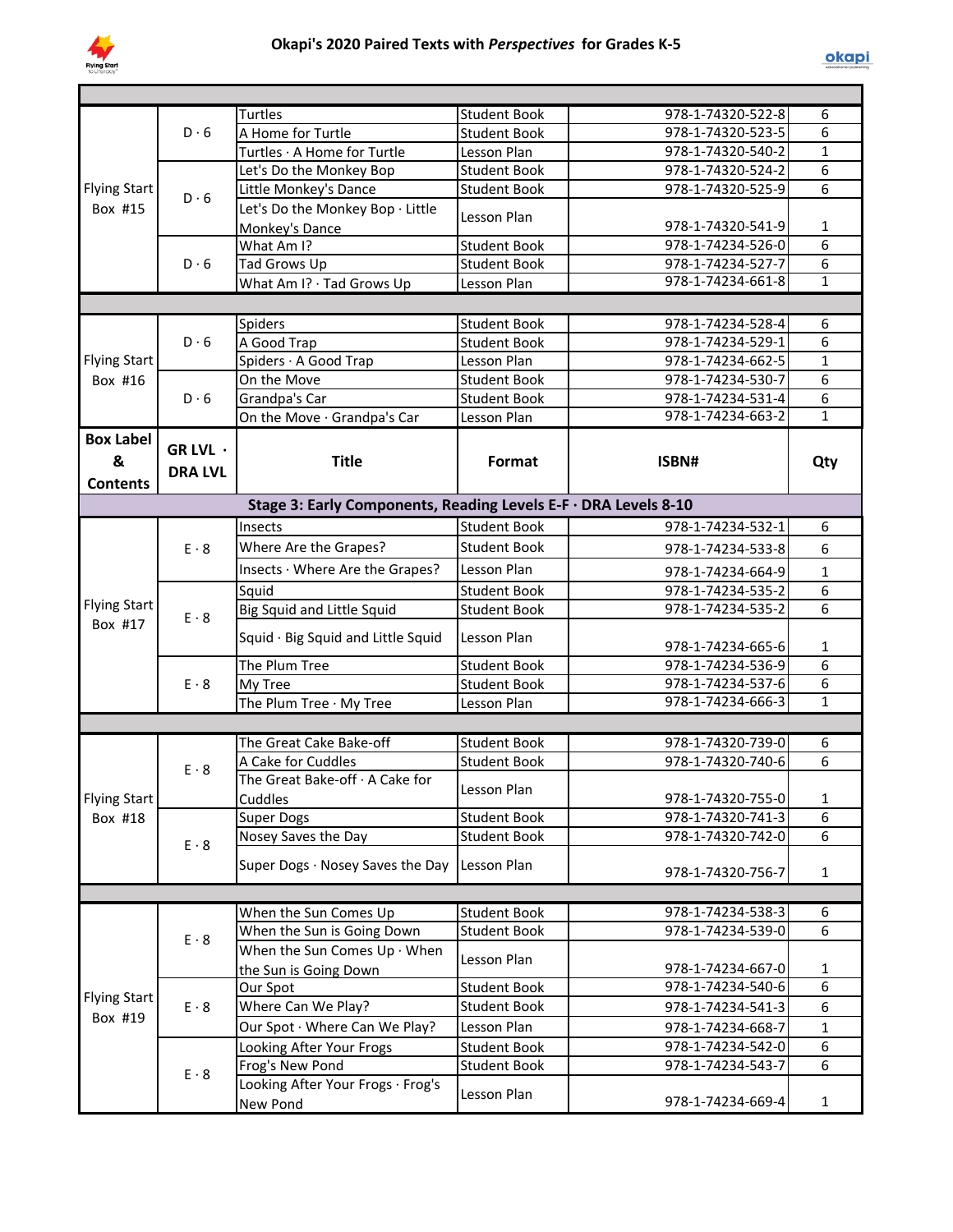

| <b>Flying Start</b><br>Box #24<br><b>Box Label</b> | $F \cdot 10$<br>$F \cdot 10$ | Looking After Ostrich Chicks<br>Father Ostrich and the New Chicks Student Book<br>Looking After Ostrich Chicks .<br>Father Ostrich and the New Chicks<br>Rides for Everyone<br>At the Fun Park<br>Rides for Everyone · At the Fun<br>Park | <b>Student Book</b><br>Lesson Plan<br><b>Student Book</b><br><b>Student Book</b><br>Lesson Plan | 978-1-74320-751-2<br>978-1-74320-752-9<br>978-1-74320-761-1<br>978-1-74320-753-6<br>978-1-74320-754-3<br>978-1-74320-762-8 | 6<br>6<br>1<br>$\overline{6}$<br>6<br>$\mathbf{1}$ |
|----------------------------------------------------|------------------------------|-------------------------------------------------------------------------------------------------------------------------------------------------------------------------------------------------------------------------------------------|-------------------------------------------------------------------------------------------------|----------------------------------------------------------------------------------------------------------------------------|----------------------------------------------------|
|                                                    |                              |                                                                                                                                                                                                                                           |                                                                                                 |                                                                                                                            |                                                    |
|                                                    |                              |                                                                                                                                                                                                                                           |                                                                                                 |                                                                                                                            |                                                    |
|                                                    |                              |                                                                                                                                                                                                                                           |                                                                                                 |                                                                                                                            |                                                    |
|                                                    |                              |                                                                                                                                                                                                                                           |                                                                                                 |                                                                                                                            |                                                    |
|                                                    |                              |                                                                                                                                                                                                                                           |                                                                                                 |                                                                                                                            |                                                    |
|                                                    |                              |                                                                                                                                                                                                                                           |                                                                                                 |                                                                                                                            |                                                    |
|                                                    |                              |                                                                                                                                                                                                                                           |                                                                                                 |                                                                                                                            |                                                    |
|                                                    |                              |                                                                                                                                                                                                                                           |                                                                                                 |                                                                                                                            |                                                    |
|                                                    |                              | Big Ships Need Tugboats · The<br><b>Tugboat Team</b>                                                                                                                                                                                      | Lesson Plan                                                                                     | 978-1-74234-675-5                                                                                                          | $\mathbf{1}$                                       |
|                                                    | $F \cdot 10$                 | The Tugboat Team                                                                                                                                                                                                                          | <b>Student Book</b>                                                                             | 978-1-74234-555-0                                                                                                          | 6                                                  |
|                                                    |                              | <b>Big Ships Need Tugboats</b>                                                                                                                                                                                                            | <b>Student Book</b>                                                                             | 978-1-74234-554-3                                                                                                          | 6                                                  |
|                                                    |                              | Keeping Safe · Looking for Lunch                                                                                                                                                                                                          | Lesson Plan                                                                                     | 978-1-74234-674-8                                                                                                          | $\mathbf{1}$                                       |
| Box #23                                            | $F \cdot 10$                 | Looking for Lunch                                                                                                                                                                                                                         |                                                                                                 |                                                                                                                            |                                                    |
| <b>Flying Start</b>                                |                              | <b>Keeping Safe</b>                                                                                                                                                                                                                       | <b>Student Book</b><br><b>Student Book</b>                                                      | 978-1-74234-552-9<br>978-1-74234-553-6                                                                                     | 6                                                  |
|                                                    |                              | Mud, Mud!                                                                                                                                                                                                                                 |                                                                                                 | 978-1-74234-673-1                                                                                                          | 1<br>6                                             |
|                                                    | $F \cdot 10$                 | Animals That Need Mud · Mud,                                                                                                                                                                                                              | Lesson Plan                                                                                     |                                                                                                                            |                                                    |
|                                                    |                              | Mud, Mud, Mud!                                                                                                                                                                                                                            | <b>Student Book</b>                                                                             | 978-1-74234-551-2                                                                                                          | 6                                                  |
|                                                    |                              | <b>Animals That Need</b>                                                                                                                                                                                                                  | <b>Student Book</b>                                                                             | 978-1-74234-550-5                                                                                                          | 6                                                  |
|                                                    |                              |                                                                                                                                                                                                                                           |                                                                                                 |                                                                                                                            |                                                    |
|                                                    |                              | Amazing Caterpillars · Caterpillars<br>for Lunch                                                                                                                                                                                          | Lesson Plan                                                                                     | 978-1-74320-760-4                                                                                                          | $\mathbf{1}$                                       |
|                                                    | $F \cdot 10$                 | Caterpillars for Lunch                                                                                                                                                                                                                    | <b>Student Book</b>                                                                             | 978-1-74320-750-5                                                                                                          | 6                                                  |
| Box #22                                            |                              | <b>Amazing Caterpillars</b>                                                                                                                                                                                                               | <b>Student Book</b>                                                                             | 978-1-74320-749-9                                                                                                          | 6                                                  |
| <b>Flying Start</b>                                |                              | Keep Safe at the Beach · Sally's<br><b>Beach Rescue</b>                                                                                                                                                                                   | Lesson Plan                                                                                     | 978-1-74320-759-8                                                                                                          | $\mathbf{1}$                                       |
|                                                    | $F \cdot 10$                 | Sally's Beach Rescue                                                                                                                                                                                                                      | <b>Student Book</b>                                                                             | 978-1-74320-748-2                                                                                                          | 6                                                  |
|                                                    |                              | Keep Safe at the Beach                                                                                                                                                                                                                    | <b>Student Book</b>                                                                             | 978-1-74320-747-5                                                                                                          | 6                                                  |
|                                                    |                              | Run                                                                                                                                                                                                                                       |                                                                                                 | 978-1-74234-672-4                                                                                                          | $\mathbf{1}$                                       |
|                                                    | $F \cdot 10$                 | The Jump Rope Team · The Fun                                                                                                                                                                                                              | Lesson Plan                                                                                     |                                                                                                                            |                                                    |
|                                                    |                              | The Fun Run                                                                                                                                                                                                                               | <b>Student Book</b>                                                                             | 978-1-74234-549-9                                                                                                          | $\overline{6}$                                     |
|                                                    |                              | The Jump Rope Team                                                                                                                                                                                                                        | <b>Student Book</b>                                                                             | 978-1-74234-548-2                                                                                                          | 6                                                  |
| Box #21                                            |                              | Teach Me How · Little Cub                                                                                                                                                                                                                 | Lesson Plan                                                                                     | 978-1-74234-671-7                                                                                                          | $\mathbf{1}$                                       |
| <b>Flying Start</b>                                | $F \cdot 10$                 | Teach Me How<br>Little Cub                                                                                                                                                                                                                | <b>Student Book</b><br><b>Student Book</b>                                                      | 978-1-74234-547-5                                                                                                          | 6                                                  |
|                                                    |                              | Bat Rescue · Sally and the Bats                                                                                                                                                                                                           | Lesson Plan                                                                                     | 978-1-74234-670-0<br>978-1-74234-546-8                                                                                     | $\mathbf{1}$<br>6                                  |
|                                                    | $F \cdot 10$                 | Sally and the Bats                                                                                                                                                                                                                        | <b>Student Book</b>                                                                             | 978-1-74234-545-1                                                                                                          | 6                                                  |
|                                                    |                              | <b>Bat Rescue</b>                                                                                                                                                                                                                         | <b>Student Book</b>                                                                             | 978-1-74234-544-4                                                                                                          | 6                                                  |
|                                                    |                              |                                                                                                                                                                                                                                           |                                                                                                 |                                                                                                                            |                                                    |
|                                                    |                              | Big Homes, Little Animals · Tiff                                                                                                                                                                                                          | Lesson Plan                                                                                     | 978-1-74320-758-1                                                                                                          | $\overline{1}$                                     |
|                                                    | $E \cdot 8$                  | <b>Tiff Leaves Home!</b>                                                                                                                                                                                                                  | <b>Student Book</b>                                                                             | 978-1-74320-746-8                                                                                                          | 6                                                  |
|                                                    |                              | <b>Big Homes, Little Animals</b>                                                                                                                                                                                                          | <b>Student Book</b>                                                                             | 978-1-74320-745-1                                                                                                          | $\overline{6}$                                     |
| <b>Flying Start</b><br>Box #20                     |                              | Eat Me!                                                                                                                                                                                                                                   | Lesson Plan                                                                                     | 978-1-74320-757-4                                                                                                          | 1                                                  |
|                                                    | $E \cdot 8$                  | Charlie and the Crocodiles · Don't                                                                                                                                                                                                        |                                                                                                 |                                                                                                                            |                                                    |
|                                                    |                              | Don't Eat Me!                                                                                                                                                                                                                             | <b>Student Book</b>                                                                             | 978-1-74320-744-4                                                                                                          | 6                                                  |
|                                                    |                              | Charlie and the Crocodiles                                                                                                                                                                                                                | <b>Student Book</b>                                                                             | 978-1-74320-743-7                                                                                                          | 6                                                  |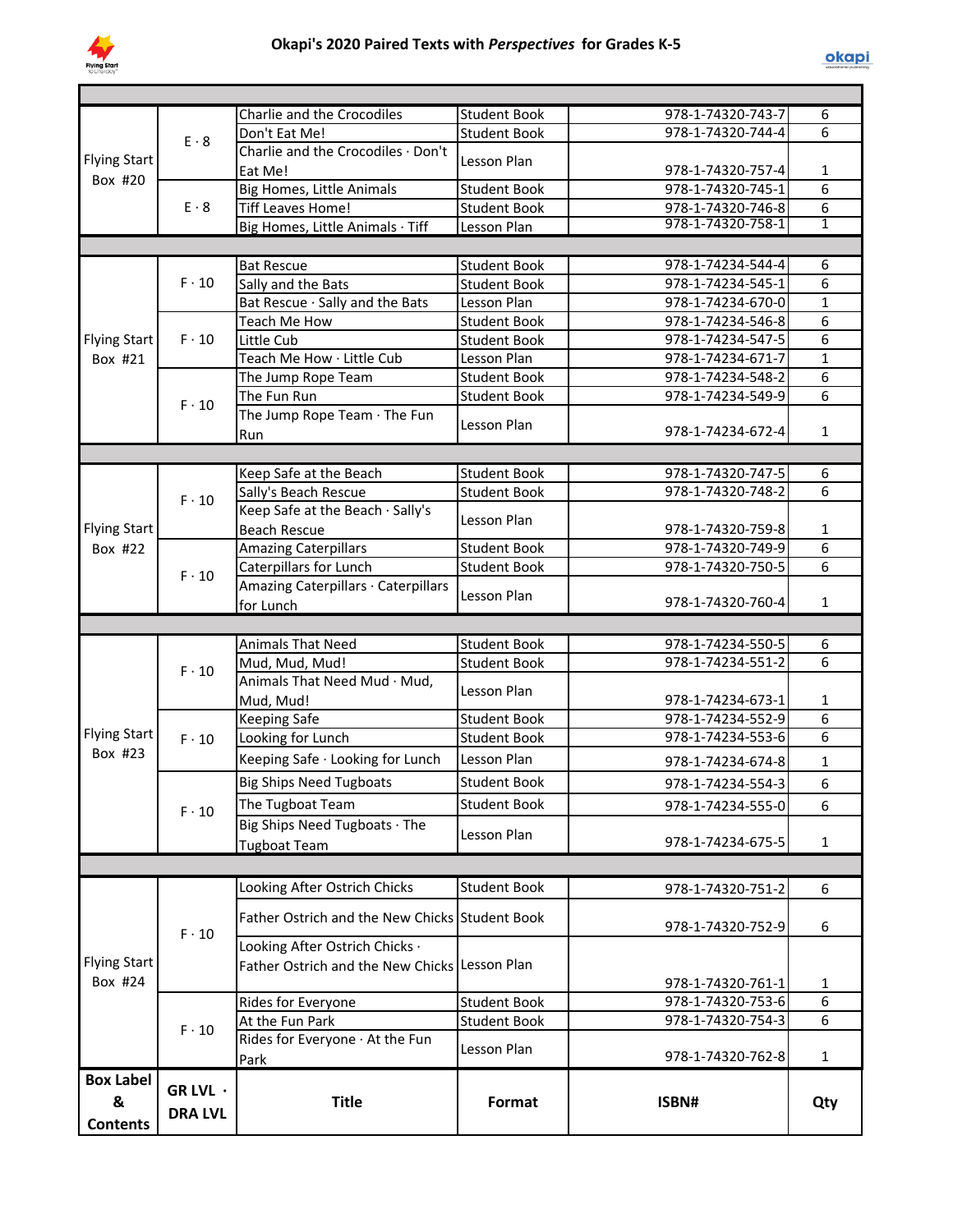

|                                         |              | Stage 4: Transitional Components, Reading Levels G-H · DRA Levels 12-14 |                     |                   |                  |
|-----------------------------------------|--------------|-------------------------------------------------------------------------|---------------------|-------------------|------------------|
|                                         |              | What's for Breakfast?                                                   | <b>Student Book</b> | 978-1-74234-556-7 | 6                |
|                                         | $G \cdot 12$ | The King's Breakfast                                                    | <b>Student Book</b> | 978-1-74234-557-4 | $\overline{6}$   |
|                                         |              | What's for Breakfast? · The King's                                      |                     |                   |                  |
| Flying Start<br>$G \cdot 12$<br>Box #25 |              | <b>Breakfast</b>                                                        | Lesson Plan         | 978-1-74234-676-2 | $\mathbf{1}$     |
|                                         |              | The Skating Club                                                        | <b>Student Book</b> | 978-1-74234-558-1 | $\overline{6}$   |
|                                         |              | <b>Elly Goes Skating</b>                                                | <b>Student Book</b> | 978-1-74234-559-8 | $\overline{6}$   |
|                                         |              | The Skating Club · Elly Goes                                            | Lesson Plan         | 978-1-74234-677-9 | $\mathbf 1$      |
|                                         |              | Hiking                                                                  | <b>Student Book</b> | 978-1-74234-560-4 | $\overline{6}$   |
|                                         | $G \cdot 12$ | Maddy and the Prince                                                    | <b>Student Book</b> | 978-1-74234-561-1 | $\overline{6}$   |
|                                         |              | Hiking · Maddy and the Prince                                           | Lesson Plan         | 978-1-74234-678-6 | $\mathbf{1}$     |
|                                         |              |                                                                         |                     |                   |                  |
|                                         |              | <b>Insect Hunt</b>                                                      | <b>Student Book</b> | 978-1-74320-771-0 | 6                |
|                                         | $G \cdot 12$ | Getting Rid of Insects                                                  | <b>Student Book</b> | 978-1-74320-772-7 | 6                |
| <b>Flying Start</b>                     |              | Insect Hunt · Getting Rid of Insects Lesson Plan                        |                     | 978-1-74320-787-1 | $\mathbf{1}$     |
| Box #26                                 |              | A Frog in a Pond                                                        | <b>Student Book</b> | 978-1-74320-773-4 | 6                |
|                                         |              | Too Cold for Frog                                                       | <b>Student Book</b> | 978-1-74320-774-1 | 6                |
|                                         | $G \cdot 12$ | A Frog in a Pond · Too Cold for                                         |                     |                   |                  |
|                                         |              | Frog                                                                    | Lesson Plan         | 978-1-74320-788-8 | $\mathbf{1}$     |
|                                         |              |                                                                         |                     |                   |                  |
|                                         |              | <b>Clever Tails</b>                                                     | <b>Student Book</b> | 978-1-74234-562-8 | 6                |
|                                         | $G \cdot 12$ | The Monkey's Tail                                                       | <b>Student Book</b> | 978-1-74234-563-5 | 6                |
|                                         |              | Clever Tails · The Monkey's Tail                                        | Lesson Plan         | 978-1-74234-679-3 | $\mathbf 1$      |
|                                         |              | <b>Creepers and Climbers</b>                                            | <b>Student Book</b> | 978-1-74234-564-2 | $\overline{6}$   |
| <b>Flying Start</b>                     | $G \cdot 12$ | <b>Growing Watermelons</b>                                              | <b>Student Book</b> | 978-1-74234-565-9 | $\overline{6}$   |
| Box #27                                 |              | Creepers and Climbers · Growing                                         | Lesson Plan         | 978-1-74234-680-9 | $\mathbf{1}$     |
|                                         |              | <b>Making Friends</b>                                                   | <b>Student Book</b> | 978-1-74234-566-6 | $\overline{6}$   |
|                                         | $G \cdot 12$ | The Blue Crane                                                          | <b>Student Book</b> | 978-1-74234-567-3 | $\overline{6}$   |
|                                         |              | Making Friends · The Blue Crane                                         | Lesson Plan         | 978-1-74234-681-6 | $\mathbf{1}$     |
|                                         |              |                                                                         |                     |                   |                  |
|                                         |              | <b>Summer Vacation</b>                                                  | <b>Student Book</b> | 978-1-74320-775-8 | 6                |
|                                         |              |                                                                         | <b>Student Book</b> | 978-1-74320-776-5 | $\overline{6}$   |
|                                         | $G \cdot 12$ | Camping with Dad<br>Summer Vacation · Camping with                      |                     |                   |                  |
| <b>Flying Start</b>                     |              | Dad                                                                     | Lesson Plan         | 978-1-74320-789-5 | $\mathbf{1}$     |
| Box #28                                 |              | Manta Rays                                                              | <b>Student Book</b> | 978-1-74320-777-2 | $\boldsymbol{6}$ |
|                                         |              | The Ray Who Wanted to Fly                                               | <b>Student Book</b> | 978-1-74320-778-9 | 6                |
|                                         | $G \cdot 12$ | Manta Rays · The Ray Who                                                |                     |                   |                  |
|                                         |              | Wanted to Fly                                                           | Lesson Plan         | 978-1-74320-790-1 | 1                |
|                                         |              |                                                                         |                     |                   |                  |
|                                         |              |                                                                         |                     |                   |                  |
|                                         |              | <b>Insect Eaters</b>                                                    | <b>Student Book</b> | 978-1-74234-568-0 | 6                |
|                                         | $H \cdot 14$ | I'm Hungry                                                              | <b>Student Book</b> | 978-1-74234-569-7 | 6                |
|                                         |              | Insect Eaters · I'm Hungry                                              | Lesson Plan         | 978-1-74234-682-3 | $\mathbf{1}$     |
|                                         |              | Animals in Caves                                                        | <b>Student Book</b> | 978-1-74234-570-3 | 6                |
| <b>Flying Start</b>                     | $H \cdot 14$ | There's Gold in That Cave                                               | <b>Student Book</b> | 978-1-74234-571-0 | 6                |
| Box #29                                 |              | Animals in Caves · There's Gold in                                      | Lesson Plan         | 978-1-74234-683-0 | $\mathbf{1}$     |
|                                         |              | The Wreck of the Maitland                                               | <b>Student Book</b> | 978-1-74234-572-7 | 6                |
|                                         | $H \cdot 14$ | The Great Paddleboat Race                                               | <b>Student Book</b> | 978-1-74234-573-4 | 6                |
|                                         |              | The Wreck of the Maitland · The<br><b>Great Paddleboat Race</b>         | Lesson Plan         | 978-1-74234-684-7 | $\mathbf{1}$     |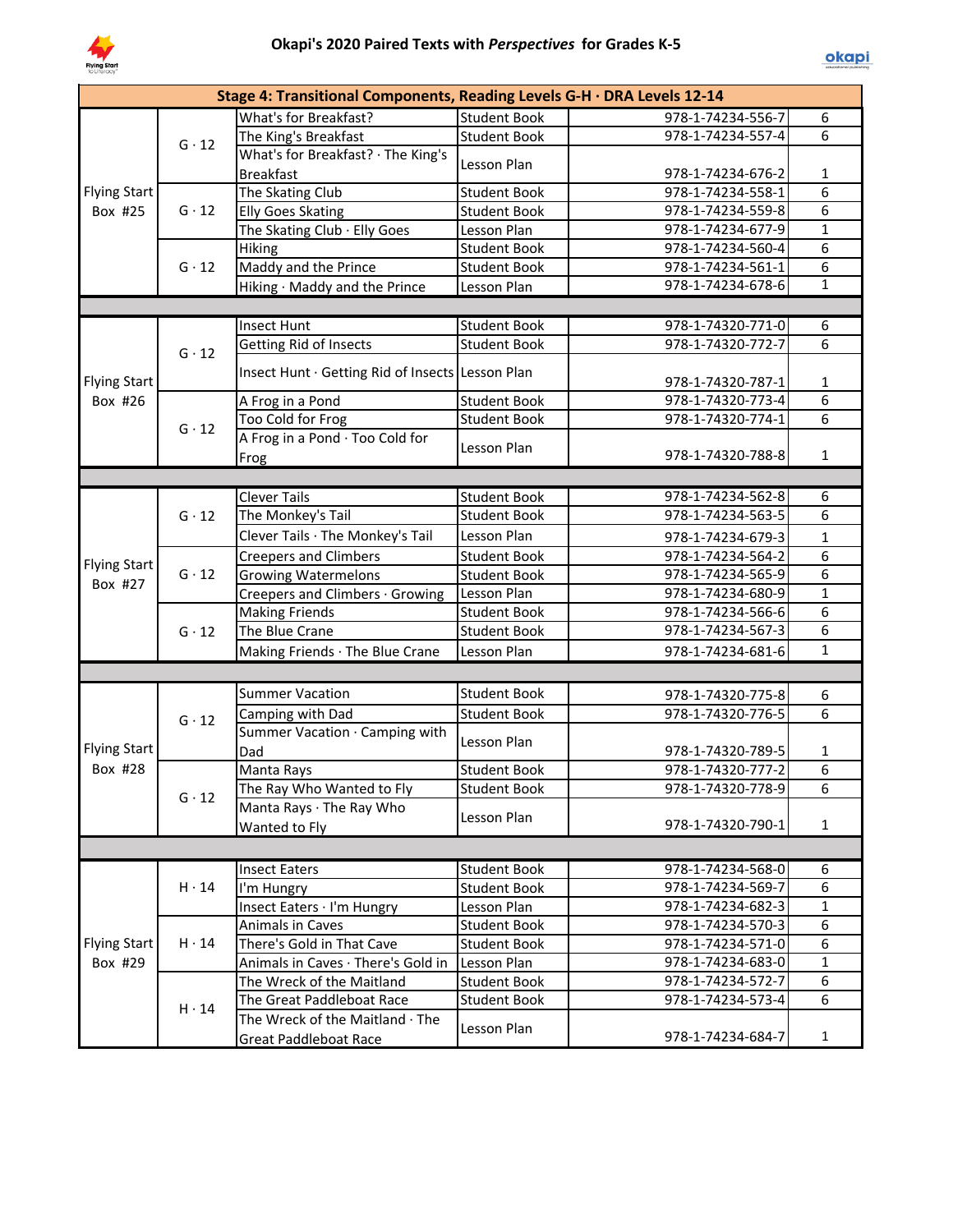

|                     |                                              | <b>Fantastic Bridges</b>                                                | <b>Student Book</b> | 978-1-74320-779-6 | 6              |
|---------------------|----------------------------------------------|-------------------------------------------------------------------------|---------------------|-------------------|----------------|
|                     | $H \cdot 14$                                 | Jack the Explorer and the Hidden                                        | <b>Student Book</b> |                   |                |
|                     |                                              | City                                                                    |                     | 978-1-74320-780-2 | 6              |
| <b>Flying Start</b> |                                              | Fantastic Bridges · Jack the                                            | Lesson Plan         |                   |                |
| Box #30             |                                              | Explorer and the Hidden City                                            |                     | 978-1-74320-791-8 | 1              |
|                     |                                              | Caring for a Baby Monkey                                                | <b>Student Book</b> | 978-1-74320-781-9 | $\overline{6}$ |
|                     | $H \cdot 14$                                 | <b>Baby Squirrel Rescue</b>                                             | <b>Student Book</b> | 978-1-74320-782-6 | 6              |
|                     |                                              | Caring for a Baby Monkey · Baby                                         | Lesson Plan         |                   |                |
|                     |                                              | <b>Squirrel Rescue</b>                                                  |                     | 978-1-74320-792-5 | $\mathbf{1}$   |
|                     |                                              |                                                                         |                     |                   |                |
|                     |                                              | Sea Otters and the Kelp Forest                                          | <b>Student Book</b> | 978-1-74234-574-1 | 6              |
|                     | $H \cdot 14$                                 | The Luck of the Sea Otters                                              | <b>Student Book</b> | 978-1-74234-575-8 | 6              |
|                     |                                              | Sea Otters and the Kelp Forest .                                        | Lesson Plan         |                   |                |
|                     |                                              | The Luck of the Sea Otters                                              |                     | 978-1-74234-685-4 | $\mathbf{1}$   |
| <b>Flying Start</b> |                                              | Monsoon Rain                                                            | <b>Student Book</b> | 978-1-74234-576-5 | 6              |
| Box #31             | $H \cdot 14$<br>$H \cdot 14$<br>$H \cdot 14$ | The Wise Bird                                                           | <b>Student Book</b> | 978-1-74234-577-2 | 6              |
|                     |                                              | Monsoon Rain · The Wise Bird                                            | Lesson Plan         | 978-1-74234-576-5 | $\mathbf{1}$   |
|                     |                                              | No More Trash                                                           | <b>Student Book</b> | 978-1-74234-578-9 | 6              |
|                     |                                              | The Rock of Killeen                                                     | <b>Student Book</b> | 978-1-74234-579-6 | 6              |
|                     |                                              | No More Trash · The Rock of                                             | Lesson Plan         |                   |                |
|                     |                                              | Killeen                                                                 |                     | 978-1-74234-687-8 | $\mathbf{1}$   |
|                     |                                              |                                                                         |                     |                   |                |
|                     |                                              | Hurricane Scrapbook                                                     | <b>Student Book</b> | 978-1-74320-783-3 | 6              |
|                     |                                              | Where is Coco?                                                          | <b>Student Book</b> | 978-1-74320-784-0 | 6              |
|                     |                                              | Hurricane Scrapbook · Where is                                          | Lesson Plan         |                   |                |
| <b>Flying Start</b> |                                              | Coco?                                                                   |                     | 978-1-74320-793-2 | 1              |
| Box #32             | $H \cdot 14$                                 | What Do Plants Need?                                                    | <b>Student Book</b> | 978-1-74320-785-7 | 6              |
|                     |                                              | The Great Pumpkin-Growing                                               | <b>Student Book</b> |                   |                |
|                     |                                              | Contest                                                                 |                     | 978-1-74320-786-4 | 6              |
|                     |                                              | What Do Plants Need? · The Great                                        | Lesson Plan         |                   |                |
|                     |                                              | Pumpkin-Growing Contest                                                 |                     | 978-1-74320-794-9 | $\mathbf{1}$   |
| <b>Box Label</b>    | GR LVL ·                                     |                                                                         |                     |                   |                |
| &                   |                                              | <b>Title</b>                                                            | Format              | ISBN#             | Qty            |
| <b>Contents</b>     | <b>DRA LVL</b>                               |                                                                         |                     |                   |                |
|                     |                                              | Stage 5: Early Fluent Components, Reading Levels I-J · DRA Levels 16-18 |                     |                   |                |
|                     |                                              | Animal Smells                                                           | Student Book        | 978-1-74234-580-2 | 6              |
|                     |                                              |                                                                         |                     |                   |                |
|                     | $1 \cdot 16$                                 | Angus Cleans Up                                                         | <b>Student Book</b> | 978-1-74234-581-9 | 6              |
|                     |                                              | Animal Smells · Angus Cleans Up                                         | Lesson Plan         |                   |                |
|                     |                                              |                                                                         |                     | 978-1-74234-688-5 | $\mathbf{1}$   |
| <b>Flying Start</b> |                                              | <b>Sticky and Dangerous Plants</b>                                      | <b>Student Book</b> | 978-1-74234-582-6 | $\overline{6}$ |
| Box #33             | $1 \cdot 16$                                 | Looking After Scotty                                                    | <b>Student Book</b> | 978-1-74234-583-3 | 6              |
|                     |                                              | Sticky and Dangerous Plants ·                                           | Lesson Plan         |                   |                |
|                     |                                              | Looking After Scotty                                                    |                     | 978-1-74234-689-2 | $\mathbf{1}$   |
|                     |                                              | <b>Amazing Snakes</b>                                                   | <b>Student Book</b> | 978-1-74234-584-0 | $\overline{6}$ |
|                     | $1 \cdot 16$                                 | The Snake Olympics                                                      | <b>Student Book</b> | 978-1-74234-585-7 | 6              |
|                     |                                              | Amazing Snakes · The Snake                                              | Lesson Plan         |                   |                |
|                     |                                              | Olympics                                                                |                     | 978-1-74234-690-8 | $\mathbf{1}$   |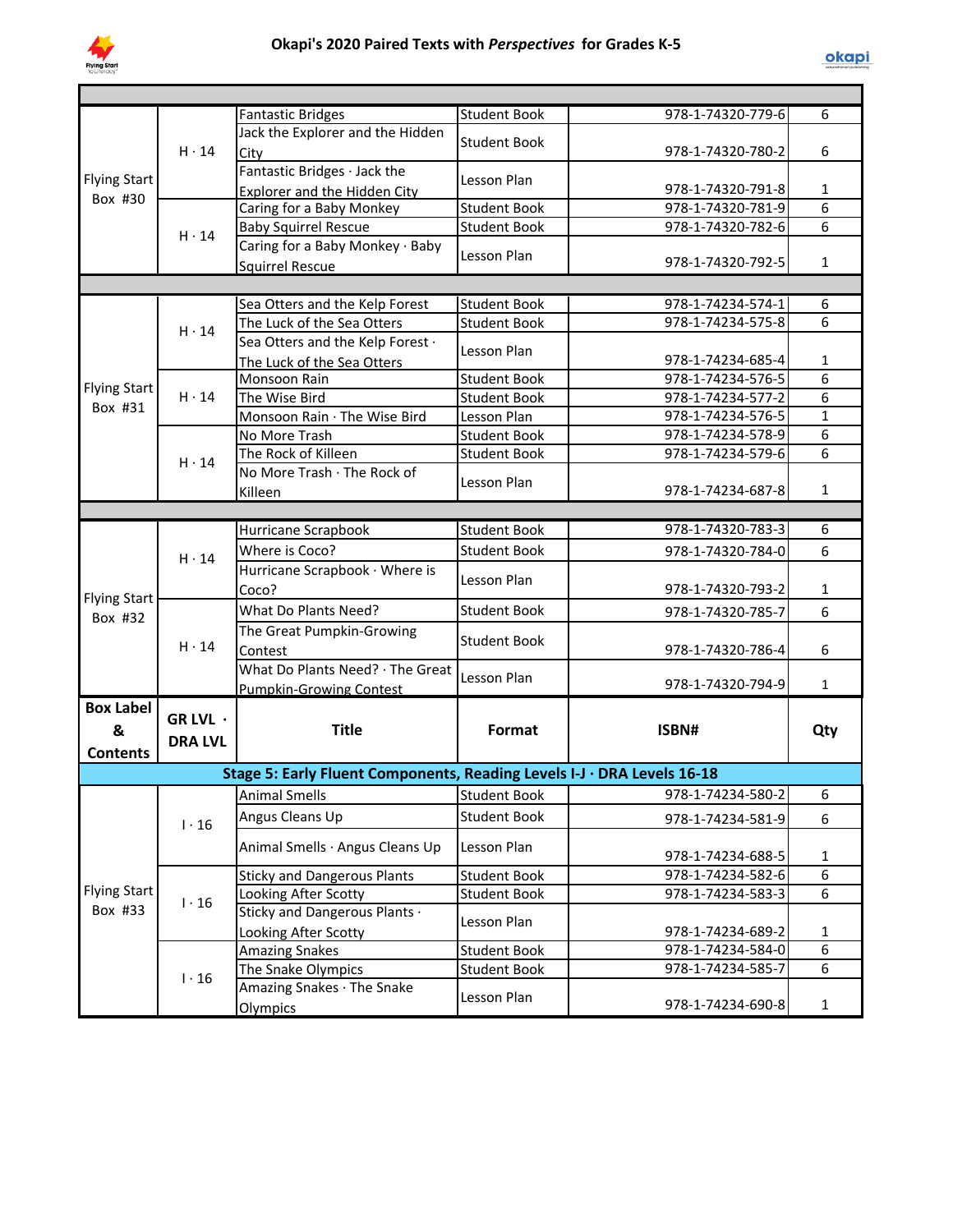

|                     |              | Motorcycles                       | Student Book        | 978-1-74320-869-4 | 6                              |
|---------------------|--------------|-----------------------------------|---------------------|-------------------|--------------------------------|
|                     | $1 \cdot 16$ | A New Job for Stan                | <b>Student Book</b> | 978-1-74320-870-0 | 6                              |
|                     |              |                                   |                     |                   |                                |
| <b>Flying Start</b> |              | Motorcycles · A New Job for Stan  | Lesson Plan         | 978-1-74320-885-4 | 1                              |
| Box #34             |              | When Lions Hunt                   | <b>Student Book</b> | 978-1-74320-871-7 | $\overline{6}$                 |
|                     | $1 \cdot 16$ | Rory's Dance                      | <b>Student Book</b> | 978-1-74320-872-4 | $\overline{6}$                 |
|                     |              | When Lions Hunt · Rory's Dance    | Lesson Plan         | 978-1-74320-886-1 | $\mathbf{1}$                   |
|                     |              |                                   |                     |                   |                                |
|                     |              | <b>Ouch! That Hurts</b>           | <b>Student Book</b> | 978-1-74320-873-1 | 6                              |
|                     |              |                                   | <b>Student Book</b> |                   | 6                              |
| <b>Flying Start</b> | $1 \cdot 16$ | That's Not Funny, Charlie!        |                     | 978-1-74320-874-8 |                                |
|                     |              | Ouch! That Hurts · That's Not     | Lesson Plan         |                   |                                |
| Box #35             |              | Funny, Charlie!                   |                     | 978-1-74320-887-8 | 1                              |
|                     |              | Flamingos                         | <b>Student Book</b> | 978-1-74320-875-5 | $\overline{6}$                 |
|                     | $1 \cdot 16$ | Ruby in the Middle                | <b>Student Book</b> | 978-1-74320-876-2 | 6                              |
|                     |              | Flamingos · Ruby in the Middle    | Lesson Plan         | 978-1-74320-888-5 | $\overline{1}$                 |
|                     |              | Living Near a Volcano             | <b>Student Book</b> | 978-1-74234-586-4 | $\overline{6}$                 |
|                     | $1 \cdot 16$ | Volcano Alert!                    | <b>Student Book</b> | 978-1-74234-587-1 | 6                              |
|                     |              | Living Near a Volcano · Volcano   | Lesson Plan         |                   |                                |
|                     |              | Alert!                            |                     | 978-1-74234-691-5 | 1                              |
| <b>Flying Start</b> |              | Nadif's New Life                  | <b>Student Book</b> | 978-1-74234-588-8 | 6                              |
| Box #36             | $1 \cdot 16$ | Gasari's Herd                     | <b>Student Book</b> | 978-1-74234-589-5 | 6                              |
|                     |              | Nadif's New Life · Gasari's Herd  | Lesson Plan         | 978-1-74234-692-2 | $\mathbf{1}$                   |
|                     |              | <b>Message Sent</b>               | <b>Student Book</b> | 978-1-74234-590-1 | 6                              |
|                     | $1 \cdot 16$ | <b>Saving Dad</b>                 | <b>Student Book</b> | 978-1-74234-591-8 | 6                              |
|                     |              | Message Sent · Saving Dad         | Lesson Plan         | 978-1-74234-693-9 | $\mathbf{1}$                   |
|                     |              |                                   |                     |                   |                                |
|                     |              | My Soccer Journal                 | <b>Student Book</b> | 978-1-74234-592-5 | $\overline{6}$                 |
|                     |              | The Leaping Lions                 | <b>Student Book</b> | 978-1-74234-593-2 | 6                              |
|                     | $J \cdot 18$ | My Soccer Journal · The Leaping   |                     |                   |                                |
|                     |              | Lions                             | Lesson Plan         | 978-1-74234-694-6 | 1                              |
|                     |              | Fun Food to Make and Eat          | <b>Student Book</b> | 978-1-74234-594-9 | $\overline{6}$                 |
| <b>Flying Start</b> |              | The Queen's New Chef              | <b>Student Book</b> | 978-1-74234-595-6 | $\overline{6}$                 |
| Box #37             | $J \cdot 18$ | Fun Food to Make and Eat · The    |                     |                   |                                |
|                     |              |                                   | Lesson Plan         |                   |                                |
|                     |              | Queen's New Chef                  |                     | 978-1-74234-695-3 | $\mathbf{1}$<br>$\overline{6}$ |
|                     |              | Deep in the Sea                   | <b>Student Book</b> | 978-1-74234-596-3 |                                |
|                     | $J \cdot 18$ | A Deep Sea Adventure              | <b>Student Book</b> | 978-1-74234-597-0 | 6                              |
|                     |              | Deep in the Sea · A Deep Sea      | Lesson Plan         |                   |                                |
|                     |              | Adventure                         |                     | 978-1-74234-696-0 | $\mathbf{1}$                   |
|                     |              |                                   |                     |                   |                                |
|                     |              | To the Rescue                     | <b>Student Book</b> | 978-1-74320-877-9 | 6                              |
|                     | $J \cdot 18$ | Super Sam                         | <b>Student Book</b> | 978-1-74320-878-6 | $\overline{6}$                 |
| <b>Flying Start</b> |              | To the Rescue · Super Sam         | Lesson Plan         | 978-1-74320-889-2 | $\mathbf{1}$                   |
|                     |              | Surviving in the Frozen Forest    | <b>Student Book</b> | 978-1-74320-879-3 | 6                              |
| Box #38             |              | How Moose Learned to Swim         | <b>Student Book</b> | 978-1-74320-880-9 | $\overline{6}$                 |
|                     | $J \cdot 18$ | Surviving in the Frozen Forest .  |                     |                   |                                |
|                     |              | How Moose Learned to Swim         | Lesson Plan         | 978-1-76017-914-4 | $\mathbf{1}$                   |
|                     |              |                                   |                     |                   |                                |
|                     |              | You Can Make A Difference!        | Student Book        | 978-1-74320-881-6 | 6                              |
|                     |              | Save the Sea Otters!              | <b>Student Book</b> | 978-1-74320-882-3 | 6                              |
|                     | $J \cdot 18$ | You Can Make A Difference! · Save |                     |                   |                                |
| <b>Flying Start</b> |              |                                   | Lesson Plan         | 978-1-76017-902-1 | 1                              |
|                     |              | the Sea Otters!                   |                     | 978-1-74320-883-0 | 6                              |
| Box #39             |              | <b>Desert Elephants</b>           | <b>Student Book</b> |                   |                                |
|                     | $J \cdot 18$ | <b>Brother Elephant</b>           | <b>Student Book</b> | 978-1-74320-884-7 | 6                              |
|                     |              | Desert Elephants · Brother        | Lesson Plan         |                   |                                |
|                     |              | Elephant                          |                     | 978-1-76017-903-8 | $\mathbf{1}$                   |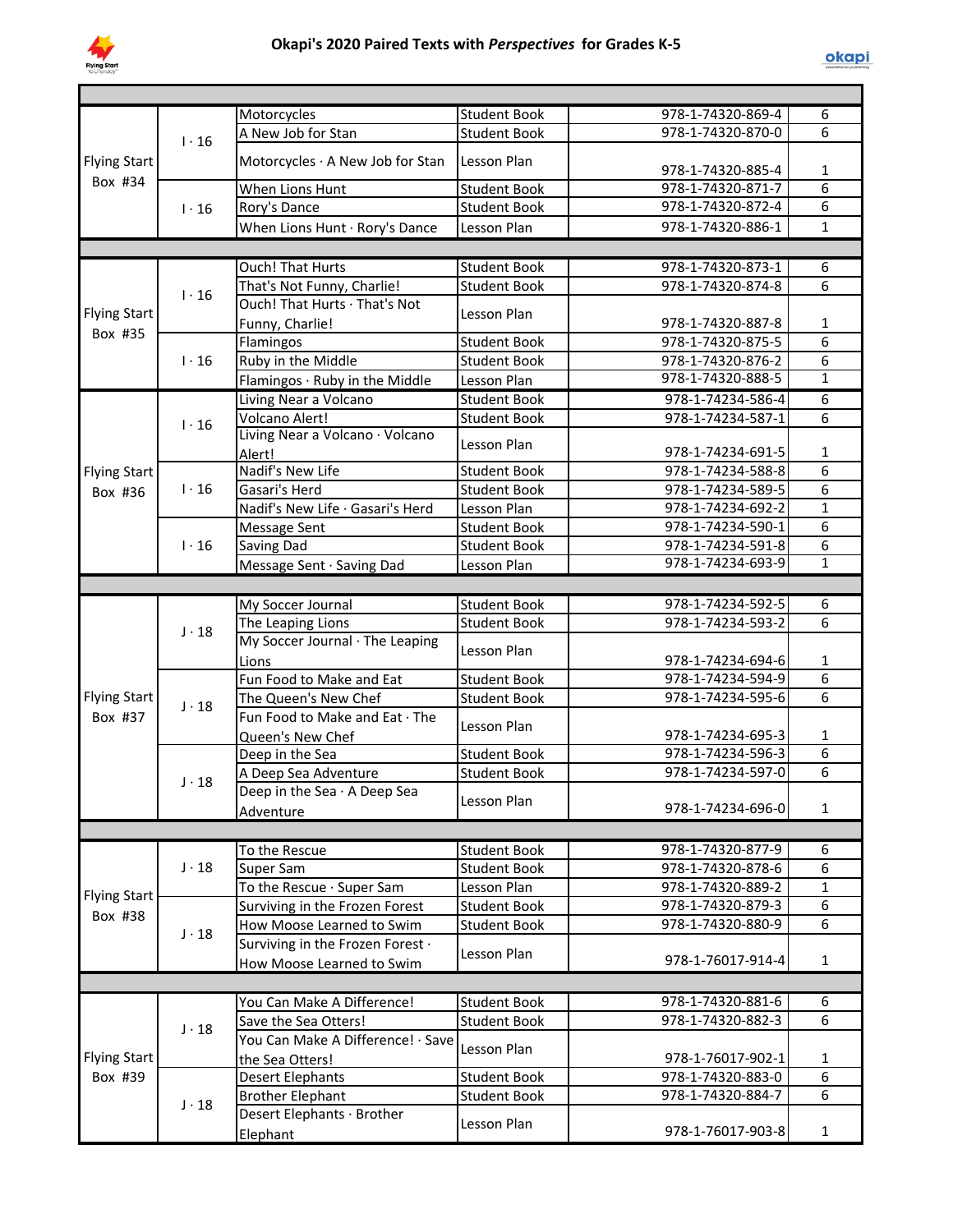

|                                |                | Cleaning Up Our Wetland                                           | <b>Student Book</b> | 978-1-74234-598-7 | 6              |
|--------------------------------|----------------|-------------------------------------------------------------------|---------------------|-------------------|----------------|
|                                | $J \cdot 18$   | The Baby Swans                                                    | <b>Student Book</b> | 978-1-74234-599-4 | 6              |
|                                |                | Cleaning Up Our Wetland · The                                     | Lesson Plan         |                   |                |
|                                |                | <b>Baby Swans</b>                                                 |                     | 978-1-74234-697-7 | 1              |
| <b>Flying Start</b><br>Box #40 |                | <b>Ice Swimmers</b>                                               | Student Book        | 978-1-74234-600-7 | $\overline{6}$ |
|                                | $J \cdot 18$   | The Lucky Fishing Hat                                             | <b>Student Book</b> | 978-1-74234-601-4 | 6              |
|                                |                | Ice Swimmers · The Lucky Fishing                                  |                     |                   |                |
|                                |                | Hat                                                               | Lesson Plan         | 978-1-74234-698-4 | 1              |
|                                |                | Robots Today, Robots Tomorrow                                     | <b>Student Book</b> | 978-1-74234-602-1 | 6              |
|                                | $J \cdot 18$   | Robots Run Wild                                                   | <b>Student Book</b> | 978-1-74234-603-8 | $\overline{6}$ |
|                                |                | Robots Today, Robots Tomorrow .                                   |                     |                   |                |
|                                |                | Robots Run Wild                                                   | Lesson Plan         | 978-1-74234-699-1 | $\mathbf{1}$   |
| <b>Box Label</b>               |                |                                                                   |                     |                   |                |
| &                              | GR LVL ·       | <b>Title</b>                                                      | Format              | ISBN#             | Qty            |
| <b>Contents</b>                | <b>DRA LVL</b> |                                                                   |                     |                   |                |
|                                |                |                                                                   |                     |                   |                |
|                                |                | Stage 6: Fluent Components, Reading Levels K-M · DRA Levels 20-28 |                     |                   |                |
|                                |                | <b>Amazing Gardens</b>                                            | <b>Student Book</b> | 978-1-74234-604-5 | 6              |
| <b>Flying Start</b><br>Box #41 | $K \cdot 20$   | The Giant's Garden                                                | <b>Student Book</b> | 978-1-74234-605-2 | 6              |
|                                |                | Amazing Gardens · The Giant's                                     |                     |                   |                |
|                                |                | Garden                                                            | Lesson Plan         | 978-1-74234-700-4 | 1              |
|                                | $K \cdot 20$   | <b>Basketball Basics</b>                                          | <b>Student Book</b> | 978-1-76017-632-7 | 6              |
|                                |                | <b>Alex Stands Tall</b>                                           | <b>Student Book</b> | 978-1-76017-633-4 | 6              |
|                                |                |                                                                   |                     |                   |                |
|                                |                | Basketball Basics · Alex Stands Tall Lesson Plan                  |                     | 978-1-76017-656-3 | $\mathbf{1}$   |
|                                |                |                                                                   |                     |                   |                |
|                                |                | <b>Polar Bears</b>                                                | <b>Student Book</b> | 978-1-74234-606-9 | 6              |
|                                | $K \cdot 20$   | A Bear Called Trouble                                             | <b>Student Book</b> | 978-1-74234-607-6 | 6              |
|                                |                | Polar Bears · A Bear Called Trouble Lesson Plan                   |                     | 978-1-74234-701-1 | $\mathbf{1}$   |
| <b>Flying Start</b>            |                | Animal Show-offs                                                  | <b>Student Book</b> | 978-1-76017-634-1 | 6              |
| Box #42                        |                | The Too-tight Tutu                                                | <b>Student Book</b> | 978-1-76017-635-8 | 6              |
|                                | $K \cdot 20$   | Animal Show-offs · The Too-tight                                  |                     |                   |                |
|                                |                | Tutu                                                              | Lesson Plan         | 978-1-76017-657-0 | 1              |
|                                |                |                                                                   |                     |                   |                |
|                                |                |                                                                   | <b>Student Book</b> | 978-1-74234-608-3 | 6              |
|                                | $K \cdot 20$   | Looking After Tide Pools<br>The Smart Little Crab                 | <b>Student Book</b> | 978-1-74234-609-0 | 6              |
|                                |                | Looking After Tide Pools · The                                    | Lesson Plan         | 978-1-74234-702-8 | 1              |
| <b>Flying Start</b>            |                | Surviving the Flood                                               | <b>Student Book</b> | 978-1-76017-636-5 | 6              |
| Box #43                        |                |                                                                   |                     |                   |                |
|                                | $K \cdot 20$   | The Great Flood of Dusty Plains                                   | <b>Student Book</b> | 978-1-76017-637-2 | 6              |
|                                |                | Surviving the Flood · The Great                                   | Lesson Plan         |                   |                |
|                                |                | Flood of Dusty Plains                                             |                     | 978-1-76017-658-7 | $\mathbf{1}$   |
|                                |                |                                                                   |                     |                   |                |
|                                |                | <b>Driver Ants</b>                                                | <b>Student Book</b> | 978-1-74234-610-6 | 6              |
|                                | $K \cdot 20$   | <b>Killer Ants</b>                                                | <b>Student Book</b> | 978-1-74234-611-3 | 6              |
| <b>Flying Start</b>            |                | Driver Ants · Killer Ants                                         | Lesson Plan         | 978-1-74234-703-5 | $\mathbf{1}$   |
| Box #44                        |                | A Long Day at the River                                           | <b>Student Book</b> | 978-1-76017-638-9 | 6              |
|                                | $K \cdot 20$   | A Crocodile and the Plover                                        | <b>Student Book</b> | 978-1-76017-639-6 | 6              |
|                                |                | A Long Day at the River $\cdot$ A                                 | Lesson Plan         |                   |                |
|                                |                | Crocodile and the Plover                                          |                     | 978-1-76017-659-4 | $\mathbf{1}$   |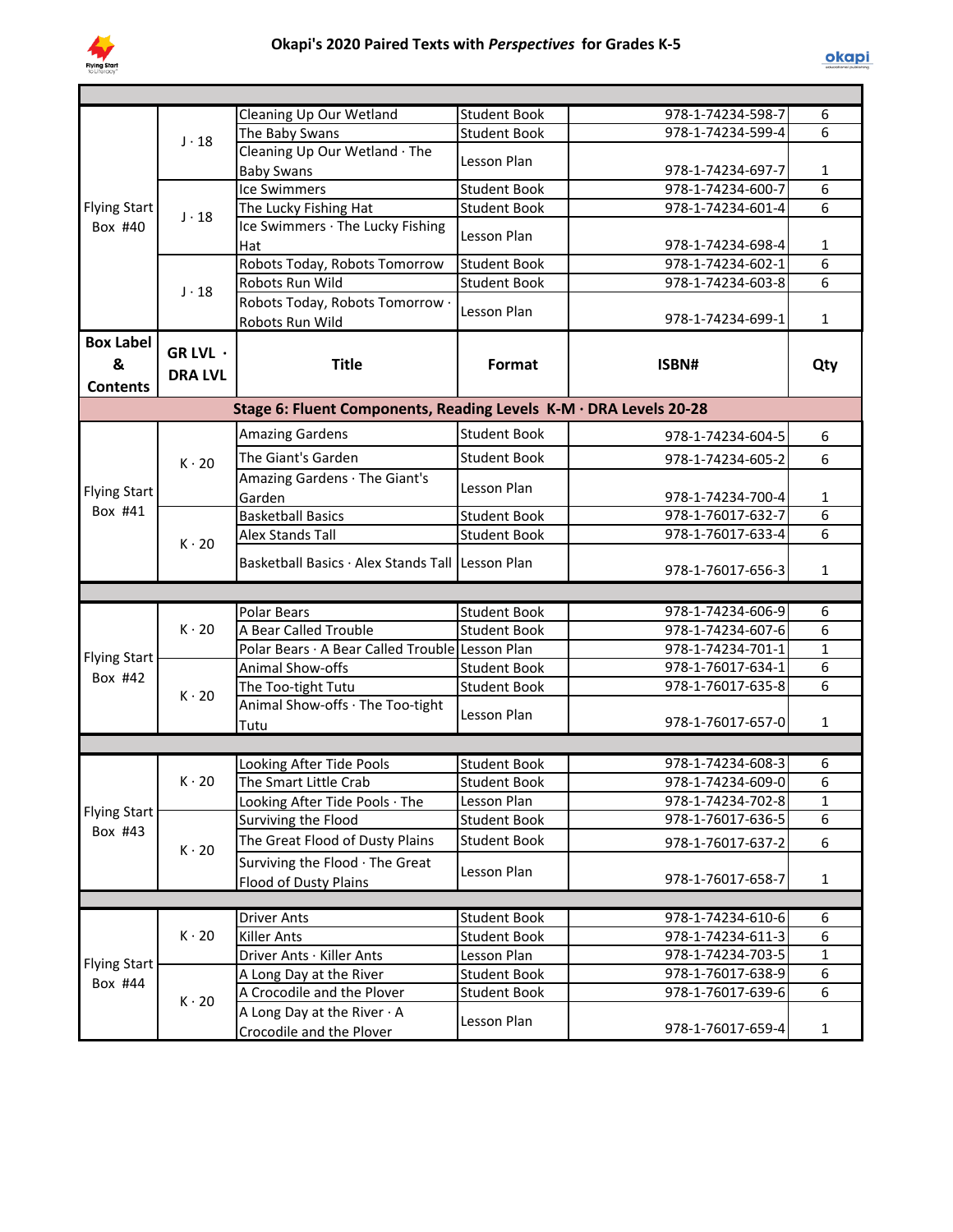

|                     |              | <b>Animals That Store Food</b>       | <b>Student Book</b> | 978-1-74234-612-0 | 6              |
|---------------------|--------------|--------------------------------------|---------------------|-------------------|----------------|
|                     | $L \cdot 24$ | A Tale of Two Squirrels              | <b>Student Book</b> | 978-1-74234-613-7 | $\overline{6}$ |
|                     |              | Animals That Store Food · A Tale     | Lesson Plan         |                   |                |
| <b>Flying Start</b> |              | of Two Squirrels                     |                     | 978-1-74234-704-2 | 1              |
| Box #45             |              | Meerkats at Work                     | <b>Student Book</b> | 978-1-76017-640-2 | 6              |
|                     | $L \cdot 24$ | Anwar, the Very Bright Meerkat       | <b>Student Book</b> | 978-1-76017-641-9 | 6              |
|                     |              | Meerkats at Work · Anwar, the        | Lesson Plan         |                   |                |
|                     |              | <b>Very Bright Meerkat</b>           |                     | 978-1-76017-660-0 | $\mathbf{1}$   |
|                     |              |                                      |                     |                   |                |
|                     |              | I Am an Inventor                     | <b>Student Book</b> | 978-1-74234-614-4 | 6              |
|                     | $L \cdot 24$ | Gabby's Fast Ride                    | <b>Student Book</b> | 978-1-74234-615-1 | 6              |
|                     |              | I Am an Inventor · Gabby's Fast      |                     |                   |                |
| <b>Flying Start</b> |              | Ride                                 | Lesson Plan         | 978-1-74234-705-9 | $\mathbf{1}$   |
| Box #46             |              | Protect the Oceans: Act Locally      | <b>Student Book</b> | 978-1-76017-642-6 | 6              |
|                     |              | The Kingdom of Bloom                 | <b>Student Book</b> | 978-1-76017-643-3 | 6              |
|                     | $L \cdot 24$ | Protect the Oceans: Act Locally ·    |                     |                   |                |
|                     |              | The Kingdom of Bloom                 | Lesson Plan         | 978-1-76017-661-7 | $\mathbf{1}$   |
|                     |              |                                      |                     |                   |                |
|                     |              | The Right Tools for the Job          | <b>Student Book</b> | 978-1-74234-616-8 | 6              |
|                     | $L \cdot 24$ | Arnold Saves the Day                 | <b>Student Book</b> | 978-1-74234-617-5 | 6              |
|                     |              | The Right Tools for the Job .        |                     |                   |                |
| <b>Flying Start</b> |              | Arnold Saves the Day                 | Lesson Plan         | 978-1-74234-706-6 | 1              |
| Box #47             |              | My Faraway Home                      | <b>Student Book</b> | 978-1-76017-644-0 | 6              |
|                     | $L \cdot 24$ | The Last Lighthouse Keeper           | <b>Student Book</b> | 978-1-76017-645-7 | 6              |
|                     |              | My Faraway Home · The Last           |                     |                   |                |
|                     |              | Lighthouse Keeper                    | Lesson Plan         | 978-1-76017-662-4 | $\mathbf{1}$   |
|                     |              |                                      |                     |                   |                |
|                     |              | The First Flight                     | <b>Student Book</b> | 978-1-74234-618-2 | 6              |
|                     | $L \cdot 24$ | The Balloon Adventure                | <b>Student Book</b> | 978-1-74234-619-9 | 6              |
|                     |              | The First Flight · The Balloon       |                     |                   |                |
| <b>Flying Start</b> |              | Adventure                            | Lesson Plan         | 978-1-74234-707-3 | $\mathbf{1}$   |
| Box #48             |              | Designed for Speed                   | <b>Student Book</b> | 978-1-76017-646-4 | 6              |
|                     | $L \cdot 24$ | The Sleeping Prince                  | <b>Student Book</b> | 978-1-76017-647-1 | 6              |
|                     |              | Designed for Speed · The Sleeping    |                     |                   |                |
|                     |              | Prince                               | Lesson Plan         | 978-1-76017-663-1 | 1              |
|                     |              |                                      |                     |                   |                |
|                     |              | <b>Body Works</b>                    | Student Book        | 978-1-74234-620-5 | ь              |
|                     | $M \cdot 28$ | The Mystery Trip                     | <b>Student Book</b> | 978-1-74234-621-2 | 6              |
|                     |              | Body Works · The Mystery Trip        | Lesson Plan         | 978-1-74234-708-0 | 1              |
| <b>Flying Start</b> |              |                                      |                     |                   |                |
| Box #49             |              | Polar Bears and the Arctic Sea Ice   | <b>Student Book</b> | 978-1-76017-648-8 | 6              |
|                     | $M \cdot 28$ | Atka's Ice Adventure                 | <b>Student Book</b> | 978-1-76017-649-5 | 6              |
|                     |              | Polar Bears and the Arctic Sea Ice · | Lesson Plan         | 978-1-76017-664-8 | $\overline{1}$ |
|                     |              |                                      |                     |                   |                |
|                     |              | <b>Built By Hand</b>                 | <b>Student Book</b> | 978-1-74234-622-9 | 6              |
|                     |              | Dr. Zardos and the Mind Stone        | <b>Student Book</b> | 978-1-74234-623-6 | 6              |
|                     | $M \cdot 28$ | Built By Hand · Dr. Zardos and the   |                     |                   |                |
|                     |              | Mind Stone                           | Lesson Plan         | 978-1-74234-709-7 | 1              |
| <b>Flying Start</b> |              | Hummingbirds                         | <b>Student Book</b> | 978-1-76017-650-1 | $\overline{6}$ |
| Box #50             |              | The Kiss of the Hummingbird's        |                     |                   |                |
|                     | $M \cdot 28$ | Wing                                 | <b>Student Book</b> | 978-1-76017-651-8 | 6              |
|                     |              | Hummingbirds · The Kiss of the       | Lesson Plan         |                   |                |
|                     |              |                                      |                     |                   |                |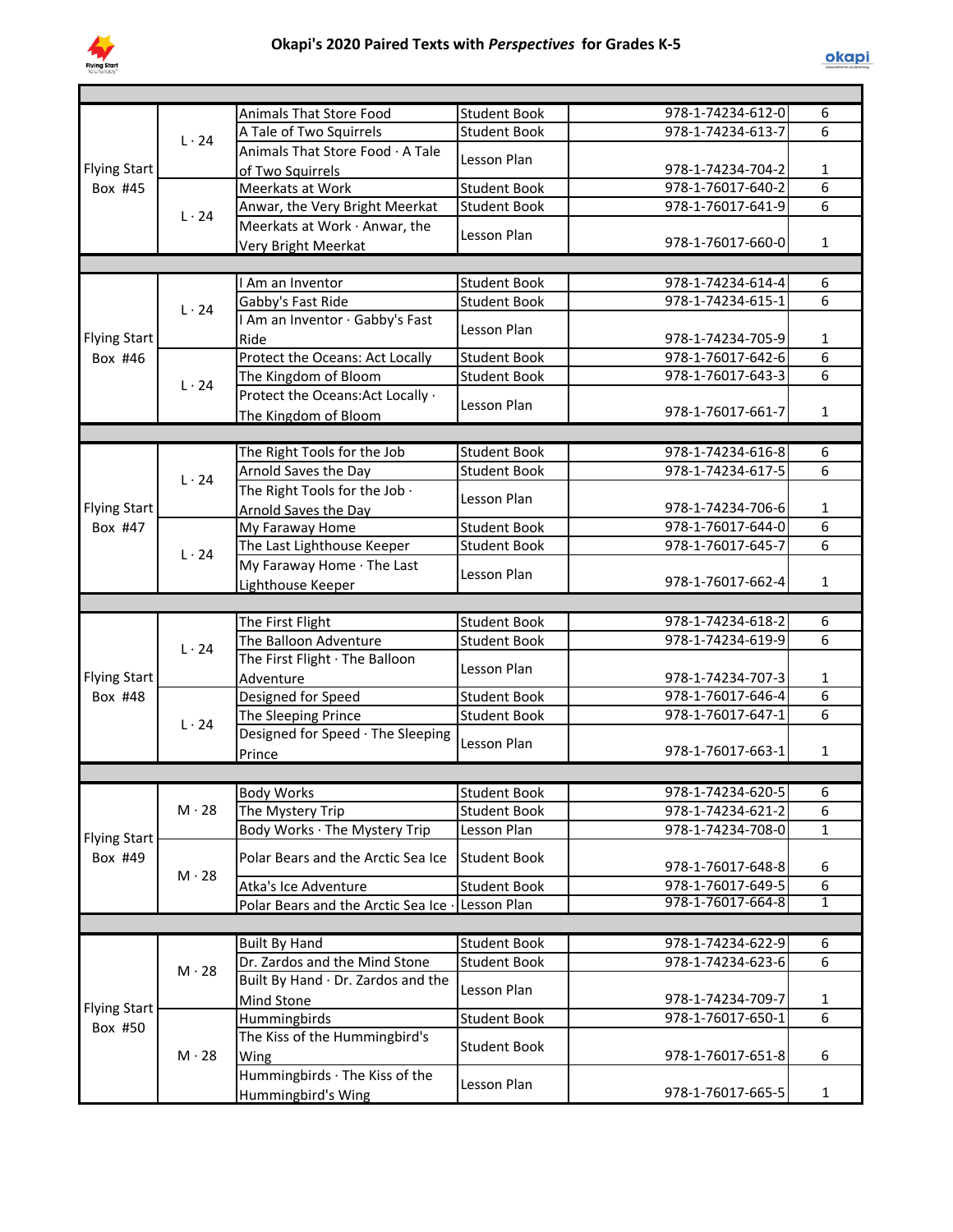

|                     |                | Living in Space                                                        | <b>Student Book</b>         | 978-1-74234-624-3 | 6            |
|---------------------|----------------|------------------------------------------------------------------------|-----------------------------|-------------------|--------------|
|                     | $M \cdot 28$   | Space Camp                                                             | <b>Student Book</b>         | 978-1-74234-625-0 | 6            |
| <b>Flying Start</b> |                | Living in Space · Space Camp                                           | Lesson Plan                 | 978-1-74234-710-3 | $\mathbf{1}$ |
| Box #51             |                | The Great Railroad Race                                                | <b>Student Book</b>         | 978-1-76017-652-5 | 6            |
|                     | $M \cdot 28$   | The Legend of Jimmy Drake                                              | <b>Student Book</b>         | 978-1-76017-653-2 | 6            |
|                     |                | The Great Railroad Race · The                                          | Lesson Plan                 |                   |              |
|                     |                | Legend of Jimmy Drake                                                  |                             | 978-1-76017-666-2 | $\mathbf{1}$ |
|                     |                |                                                                        |                             |                   |              |
|                     |                | Marathon Journal                                                       | Student Book                | 978-1-74234-626-7 | 6            |
|                     | $M \cdot 28$   | The Marathon Man                                                       | Student Book                | 978-1-74234-627-4 | 6            |
| <b>Flying Start</b> |                | Marathon Journal · The Marathon                                        | Lesson Plan                 |                   |              |
| Box #52             |                | Man                                                                    |                             | 978-1-74234-711-0 | 1            |
|                     |                | Frost                                                                  | <b>Student Book</b>         | 978-1-76017-654-9 | 6            |
|                     | $M \cdot 28$   | The Smallest Smudger                                                   | <b>Student Book</b>         | 978-1-76017-655-6 | 6            |
|                     |                | Frost · The Smallest Smudger                                           | Lesson Plan                 | 978-1-76017-667-9 | $\mathbf{1}$ |
| <b>Box Label</b>    |                |                                                                        |                             |                   |              |
| &                   | GR LVL $\cdot$ | <b>Title</b>                                                           | Format                      | ISBN#             | Qty          |
|                     | <b>DRA LVL</b> |                                                                        |                             |                   |              |
| <b>Contents</b>     |                |                                                                        |                             |                   |              |
|                     |                | Stage 7: Fluent Plus Components, Reading Levels N-P · DRA Levels 30-38 |                             |                   |              |
|                     |                | <b>Amazing Salamanders</b>                                             | <b>Student Book</b>         | 978-1-74320-096-4 | 6            |
|                     |                | Salamander Surprise                                                    | <b>Student Book</b>         | 978-1-74320-097-1 | 6            |
|                     |                | Amazing Salamanders ·                                                  | Lesson Plan                 |                   |              |
|                     | $N \cdot 30$   | Salamander Surprise                                                    |                             | 978-1-74320-120-6 | $\mathbf{1}$ |
|                     |                | Owning a Pet: What Should You                                          | Perspectives                |                   |              |
|                     |                | Think About?                                                           |                             | 978-1-76086-643-3 | 6            |
|                     |                | Amazing Salamanders ·                                                  | Perspectives                |                   |              |
| <b>Flying Start</b> |                | Salamander Surprise · Owning a                                         | Lesson Plan                 |                   |              |
| Box #53             |                | Pet                                                                    |                             | 978-1-76086-667-9 | 1            |
|                     | $N \cdot 30$   | Corn Crazy                                                             | <b>Student Book</b>         | 978-1-74320-098-8 | 6            |
|                     |                | The Great Corn Invention                                               | <b>Student Book</b>         | 978-1-74320-099-5 | 6            |
|                     |                | Corn Crazy · The Great Corn                                            | Lesson Plan                 |                   |              |
|                     |                | Invention                                                              |                             | 978-1-74320-121-3 | 1            |
|                     |                | Food: What's Good? What's Bad?                                         | Perspectives                |                   |              |
|                     |                |                                                                        |                             | 978-1-76086-644-0 | 6            |
|                     |                | Corn Crazy · The Great Corn                                            | Perspectives                |                   |              |
|                     |                | Invention · Food                                                       | Lesson Plan                 | 978-1-76086-668-6 | $\mathbf{1}$ |
|                     |                |                                                                        |                             |                   |              |
|                     |                | Food Rescue                                                            | <b>Student Book</b>         | 978-1-74320-100-8 | 6            |
|                     |                | The King of Waste                                                      | <b>Student Book</b>         | 978-1-74320-101-5 | 6            |
|                     |                | Food Rescue · The King of Waste                                        | Lesson Plan                 | 978-1-74320-122-0 | 1            |
|                     | $N \cdot 30$   | Stop Wasting Food: How Can We                                          | Perspectives                |                   |              |
|                     |                | Do It?                                                                 |                             | 978-1-76086-645-7 | 6            |
|                     |                | Food Rescue · The King of Waste ·                                      | Perspectives                |                   |              |
| <b>Flying Start</b> |                | <b>Stop Wasting Food</b>                                               | Lesson Plan                 | 978-1-76086-669-3 | 1            |
| Box #54             |                | Saving Wild Wolves                                                     | <b>Student Book</b>         | 978-1-74320-102-2 | 6            |
|                     |                | Wolf Secret                                                            | <b>Student Book</b>         | 978-1-74320-103-9 | 6            |
|                     |                | Saving Wild Wolves · Wolf Secret                                       | Lesson Plan                 |                   |              |
|                     | $N \cdot 30$   |                                                                        |                             | 978-1-74320-123-7 | 1            |
|                     |                |                                                                        |                             |                   |              |
|                     |                | The Big, Bad Wolf: True or False?                                      | Perspectives                |                   |              |
|                     |                |                                                                        |                             | 978-1-76086-646-4 | 6            |
|                     |                | Saving Wild Wolves · Wolf Secret ·<br>The Big, Bad Wolf                | Perspectives<br>Lesson Plan | 978-1-76086-670-9 | $\mathbf{1}$ |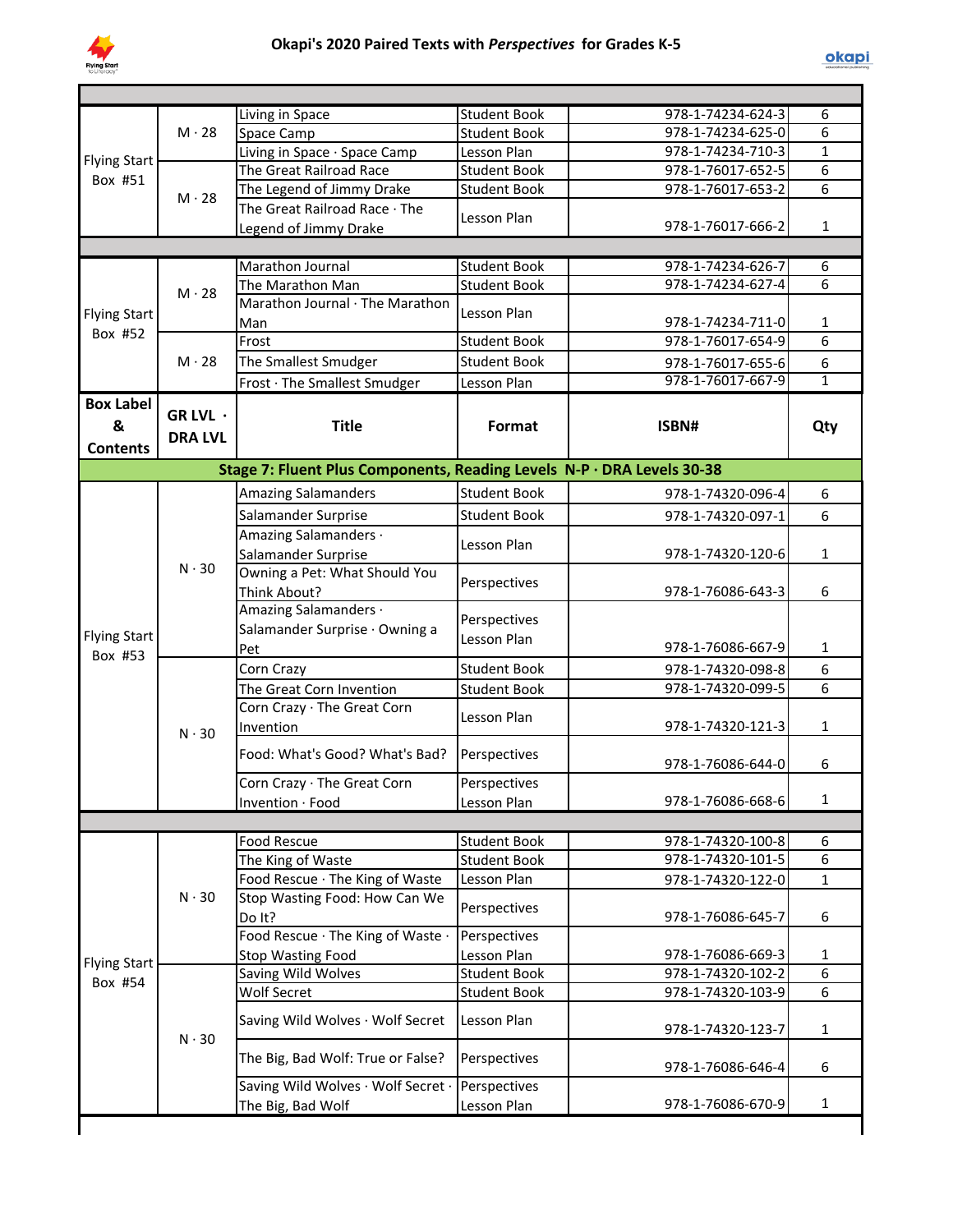

| 6<br>6<br>The Lost Tomb<br><b>Student Book</b><br>978-1-76086-630-3<br>$\mathbf{1}$<br>Famous Finds · The Lost Tomb<br>978-1-76086-659-4<br>Lesson Plan<br>$N \cdot 30$<br>What Is Treasure? What Do You<br>Perspectives<br>978-1-76086-641-9<br>6<br>Value?<br>Famous Finds · The Lost Tomb ·<br>Perspectives<br>Lesson Plan<br>978-1-76086-665-5<br>What Is Treasure?<br>1<br>6<br>978-1-76086-631-0<br><b>Flying Start</b><br>Working in the Wild<br><b>Student Book</b><br>6<br>Box #55<br>The Goodmans Go Camping<br>978-1-76086-632-7<br><b>Student Book</b><br>Working in the Wild · The<br>Lesson Plan<br>978-1-76086-660-0<br><b>Goodmans Go Camping</b><br>$\mathbf{1}$<br>Wildlife in the City: Why Should<br>$N \cdot 30$<br>Perspectives<br>978-1-76086-642-6<br>6<br>We Protect It?<br>Working in the Wild · The<br>Perspectives<br>Goodmans Go Camping · Wildlife<br>Lesson Plan<br>978-1-76086-666-2<br>1<br>in the City<br>Deadly Venom: Killer or Cure?<br><b>Student Book</b><br>978-1-74320-106-0<br>6<br>The Stubborn Princess<br><b>Student Book</b><br>978-1-74320-107-7<br>6<br>Deadly Venom: Killer or Cure? .<br>Lesson Plan<br>978-1-74320-125-1<br>$\mathbf{1}$<br>The Stubborn Princess<br>Dangerous Animals: What Do You<br>0.34<br>Perspectives<br>978-1-76086-650-1<br>6<br>Need to Know?<br>Deadly Venom: Killer or Cure? .<br>Perspectives<br>The Stubborn Princess ·<br><b>Flying Start</b><br>Lesson Plan<br>Box #56<br>978-1-76086-674-7<br>1<br>Dangerous Animals<br>6<br>978-1-74320-104-6<br>Riding the Waves<br><b>Student Book</b><br>6<br>Wipe-out!<br><b>Student Book</b><br>978-1-74320-105-3<br>$\mathbf{1}$<br>978-1-74320-124-4<br>Riding the Waves · Wipe-out!<br>Lesson Plan<br>0.34<br>Being Brave: What Does It Mean?<br>Perspectives<br>978-1-76086-649-5<br>6<br>Riding the Waves · Wipe-out! ·<br>Perspectives<br>$\mathbf{1}$<br>978-1-76086-673-0<br>Lesson Plan<br><b>Being Brave</b><br><b>Student Book</b><br>978-1-74320-108-4<br>The Question of Water<br>6<br>6<br>978-1-74320-109-1<br><b>Student Book</b><br>Ming Saves the Day<br>The Question of Water · Ming<br>Lesson Plan<br>0.34<br>978-1-74320-126-8<br>1<br>Saves the Day<br>$\overline{6}$<br>Water: The Key to Life<br>978-1-76086-651-8<br>Perspectives<br>The Question of Water · Ming<br>Perspectives<br>978-1-76086-675-4<br>$\mathbf{1}$<br>Saves the Day · Water<br>Lesson Plan<br><b>Flying Start</b><br>6<br><b>Student Book</b><br>978-1-74320-110-7<br>Seasons in the Kelp Forest<br>Box #57<br>6<br>978-1-74320-111-4<br><b>Thunder Cave</b><br><b>Student Book</b><br>Seasons in the Kelp Forest .<br>Lesson Plan<br><b>Thunder Cave</b><br>978-1-74320-127-5<br>$\mathbf{1}$<br>$O \cdot 34$<br>Planet Ocean: How Important Is<br>Perspectives<br>6<br>978-1-76086-652-5<br>lt?<br>Seasons in the Kelp Forest .<br>Perspectives<br>$\mathbf{1}$ |  |  |                             |                     |                   |  |
|-----------------------------------------------------------------------------------------------------------------------------------------------------------------------------------------------------------------------------------------------------------------------------------------------------------------------------------------------------------------------------------------------------------------------------------------------------------------------------------------------------------------------------------------------------------------------------------------------------------------------------------------------------------------------------------------------------------------------------------------------------------------------------------------------------------------------------------------------------------------------------------------------------------------------------------------------------------------------------------------------------------------------------------------------------------------------------------------------------------------------------------------------------------------------------------------------------------------------------------------------------------------------------------------------------------------------------------------------------------------------------------------------------------------------------------------------------------------------------------------------------------------------------------------------------------------------------------------------------------------------------------------------------------------------------------------------------------------------------------------------------------------------------------------------------------------------------------------------------------------------------------------------------------------------------------------------------------------------------------------------------------------------------------------------------------------------------------------------------------------------------------------------------------------------------------------------------------------------------------------------------------------------------------------------------------------------------------------------------------------------------------------------------------------------------------------------------------------------------------------------------------------------------------------------------------------------------------------------------------------------------------------------------------------------------------------------------------------------------------------------------------------------------------------------------------------------------------------------------------------------------------------|--|--|-----------------------------|---------------------|-------------------|--|
|                                                                                                                                                                                                                                                                                                                                                                                                                                                                                                                                                                                                                                                                                                                                                                                                                                                                                                                                                                                                                                                                                                                                                                                                                                                                                                                                                                                                                                                                                                                                                                                                                                                                                                                                                                                                                                                                                                                                                                                                                                                                                                                                                                                                                                                                                                                                                                                                                                                                                                                                                                                                                                                                                                                                                                                                                                                                                         |  |  | <b>Famous Finds</b>         | <b>Student Book</b> | 978-1-76086-629-7 |  |
|                                                                                                                                                                                                                                                                                                                                                                                                                                                                                                                                                                                                                                                                                                                                                                                                                                                                                                                                                                                                                                                                                                                                                                                                                                                                                                                                                                                                                                                                                                                                                                                                                                                                                                                                                                                                                                                                                                                                                                                                                                                                                                                                                                                                                                                                                                                                                                                                                                                                                                                                                                                                                                                                                                                                                                                                                                                                                         |  |  |                             |                     |                   |  |
|                                                                                                                                                                                                                                                                                                                                                                                                                                                                                                                                                                                                                                                                                                                                                                                                                                                                                                                                                                                                                                                                                                                                                                                                                                                                                                                                                                                                                                                                                                                                                                                                                                                                                                                                                                                                                                                                                                                                                                                                                                                                                                                                                                                                                                                                                                                                                                                                                                                                                                                                                                                                                                                                                                                                                                                                                                                                                         |  |  |                             |                     |                   |  |
|                                                                                                                                                                                                                                                                                                                                                                                                                                                                                                                                                                                                                                                                                                                                                                                                                                                                                                                                                                                                                                                                                                                                                                                                                                                                                                                                                                                                                                                                                                                                                                                                                                                                                                                                                                                                                                                                                                                                                                                                                                                                                                                                                                                                                                                                                                                                                                                                                                                                                                                                                                                                                                                                                                                                                                                                                                                                                         |  |  |                             |                     |                   |  |
|                                                                                                                                                                                                                                                                                                                                                                                                                                                                                                                                                                                                                                                                                                                                                                                                                                                                                                                                                                                                                                                                                                                                                                                                                                                                                                                                                                                                                                                                                                                                                                                                                                                                                                                                                                                                                                                                                                                                                                                                                                                                                                                                                                                                                                                                                                                                                                                                                                                                                                                                                                                                                                                                                                                                                                                                                                                                                         |  |  |                             |                     |                   |  |
|                                                                                                                                                                                                                                                                                                                                                                                                                                                                                                                                                                                                                                                                                                                                                                                                                                                                                                                                                                                                                                                                                                                                                                                                                                                                                                                                                                                                                                                                                                                                                                                                                                                                                                                                                                                                                                                                                                                                                                                                                                                                                                                                                                                                                                                                                                                                                                                                                                                                                                                                                                                                                                                                                                                                                                                                                                                                                         |  |  |                             |                     |                   |  |
|                                                                                                                                                                                                                                                                                                                                                                                                                                                                                                                                                                                                                                                                                                                                                                                                                                                                                                                                                                                                                                                                                                                                                                                                                                                                                                                                                                                                                                                                                                                                                                                                                                                                                                                                                                                                                                                                                                                                                                                                                                                                                                                                                                                                                                                                                                                                                                                                                                                                                                                                                                                                                                                                                                                                                                                                                                                                                         |  |  |                             |                     |                   |  |
|                                                                                                                                                                                                                                                                                                                                                                                                                                                                                                                                                                                                                                                                                                                                                                                                                                                                                                                                                                                                                                                                                                                                                                                                                                                                                                                                                                                                                                                                                                                                                                                                                                                                                                                                                                                                                                                                                                                                                                                                                                                                                                                                                                                                                                                                                                                                                                                                                                                                                                                                                                                                                                                                                                                                                                                                                                                                                         |  |  |                             |                     |                   |  |
|                                                                                                                                                                                                                                                                                                                                                                                                                                                                                                                                                                                                                                                                                                                                                                                                                                                                                                                                                                                                                                                                                                                                                                                                                                                                                                                                                                                                                                                                                                                                                                                                                                                                                                                                                                                                                                                                                                                                                                                                                                                                                                                                                                                                                                                                                                                                                                                                                                                                                                                                                                                                                                                                                                                                                                                                                                                                                         |  |  |                             |                     |                   |  |
|                                                                                                                                                                                                                                                                                                                                                                                                                                                                                                                                                                                                                                                                                                                                                                                                                                                                                                                                                                                                                                                                                                                                                                                                                                                                                                                                                                                                                                                                                                                                                                                                                                                                                                                                                                                                                                                                                                                                                                                                                                                                                                                                                                                                                                                                                                                                                                                                                                                                                                                                                                                                                                                                                                                                                                                                                                                                                         |  |  |                             |                     |                   |  |
|                                                                                                                                                                                                                                                                                                                                                                                                                                                                                                                                                                                                                                                                                                                                                                                                                                                                                                                                                                                                                                                                                                                                                                                                                                                                                                                                                                                                                                                                                                                                                                                                                                                                                                                                                                                                                                                                                                                                                                                                                                                                                                                                                                                                                                                                                                                                                                                                                                                                                                                                                                                                                                                                                                                                                                                                                                                                                         |  |  |                             |                     |                   |  |
|                                                                                                                                                                                                                                                                                                                                                                                                                                                                                                                                                                                                                                                                                                                                                                                                                                                                                                                                                                                                                                                                                                                                                                                                                                                                                                                                                                                                                                                                                                                                                                                                                                                                                                                                                                                                                                                                                                                                                                                                                                                                                                                                                                                                                                                                                                                                                                                                                                                                                                                                                                                                                                                                                                                                                                                                                                                                                         |  |  |                             |                     |                   |  |
|                                                                                                                                                                                                                                                                                                                                                                                                                                                                                                                                                                                                                                                                                                                                                                                                                                                                                                                                                                                                                                                                                                                                                                                                                                                                                                                                                                                                                                                                                                                                                                                                                                                                                                                                                                                                                                                                                                                                                                                                                                                                                                                                                                                                                                                                                                                                                                                                                                                                                                                                                                                                                                                                                                                                                                                                                                                                                         |  |  |                             |                     |                   |  |
|                                                                                                                                                                                                                                                                                                                                                                                                                                                                                                                                                                                                                                                                                                                                                                                                                                                                                                                                                                                                                                                                                                                                                                                                                                                                                                                                                                                                                                                                                                                                                                                                                                                                                                                                                                                                                                                                                                                                                                                                                                                                                                                                                                                                                                                                                                                                                                                                                                                                                                                                                                                                                                                                                                                                                                                                                                                                                         |  |  |                             |                     |                   |  |
|                                                                                                                                                                                                                                                                                                                                                                                                                                                                                                                                                                                                                                                                                                                                                                                                                                                                                                                                                                                                                                                                                                                                                                                                                                                                                                                                                                                                                                                                                                                                                                                                                                                                                                                                                                                                                                                                                                                                                                                                                                                                                                                                                                                                                                                                                                                                                                                                                                                                                                                                                                                                                                                                                                                                                                                                                                                                                         |  |  |                             |                     |                   |  |
|                                                                                                                                                                                                                                                                                                                                                                                                                                                                                                                                                                                                                                                                                                                                                                                                                                                                                                                                                                                                                                                                                                                                                                                                                                                                                                                                                                                                                                                                                                                                                                                                                                                                                                                                                                                                                                                                                                                                                                                                                                                                                                                                                                                                                                                                                                                                                                                                                                                                                                                                                                                                                                                                                                                                                                                                                                                                                         |  |  |                             |                     |                   |  |
|                                                                                                                                                                                                                                                                                                                                                                                                                                                                                                                                                                                                                                                                                                                                                                                                                                                                                                                                                                                                                                                                                                                                                                                                                                                                                                                                                                                                                                                                                                                                                                                                                                                                                                                                                                                                                                                                                                                                                                                                                                                                                                                                                                                                                                                                                                                                                                                                                                                                                                                                                                                                                                                                                                                                                                                                                                                                                         |  |  |                             |                     |                   |  |
|                                                                                                                                                                                                                                                                                                                                                                                                                                                                                                                                                                                                                                                                                                                                                                                                                                                                                                                                                                                                                                                                                                                                                                                                                                                                                                                                                                                                                                                                                                                                                                                                                                                                                                                                                                                                                                                                                                                                                                                                                                                                                                                                                                                                                                                                                                                                                                                                                                                                                                                                                                                                                                                                                                                                                                                                                                                                                         |  |  |                             |                     |                   |  |
|                                                                                                                                                                                                                                                                                                                                                                                                                                                                                                                                                                                                                                                                                                                                                                                                                                                                                                                                                                                                                                                                                                                                                                                                                                                                                                                                                                                                                                                                                                                                                                                                                                                                                                                                                                                                                                                                                                                                                                                                                                                                                                                                                                                                                                                                                                                                                                                                                                                                                                                                                                                                                                                                                                                                                                                                                                                                                         |  |  |                             |                     |                   |  |
|                                                                                                                                                                                                                                                                                                                                                                                                                                                                                                                                                                                                                                                                                                                                                                                                                                                                                                                                                                                                                                                                                                                                                                                                                                                                                                                                                                                                                                                                                                                                                                                                                                                                                                                                                                                                                                                                                                                                                                                                                                                                                                                                                                                                                                                                                                                                                                                                                                                                                                                                                                                                                                                                                                                                                                                                                                                                                         |  |  |                             |                     |                   |  |
|                                                                                                                                                                                                                                                                                                                                                                                                                                                                                                                                                                                                                                                                                                                                                                                                                                                                                                                                                                                                                                                                                                                                                                                                                                                                                                                                                                                                                                                                                                                                                                                                                                                                                                                                                                                                                                                                                                                                                                                                                                                                                                                                                                                                                                                                                                                                                                                                                                                                                                                                                                                                                                                                                                                                                                                                                                                                                         |  |  |                             |                     |                   |  |
|                                                                                                                                                                                                                                                                                                                                                                                                                                                                                                                                                                                                                                                                                                                                                                                                                                                                                                                                                                                                                                                                                                                                                                                                                                                                                                                                                                                                                                                                                                                                                                                                                                                                                                                                                                                                                                                                                                                                                                                                                                                                                                                                                                                                                                                                                                                                                                                                                                                                                                                                                                                                                                                                                                                                                                                                                                                                                         |  |  |                             |                     |                   |  |
|                                                                                                                                                                                                                                                                                                                                                                                                                                                                                                                                                                                                                                                                                                                                                                                                                                                                                                                                                                                                                                                                                                                                                                                                                                                                                                                                                                                                                                                                                                                                                                                                                                                                                                                                                                                                                                                                                                                                                                                                                                                                                                                                                                                                                                                                                                                                                                                                                                                                                                                                                                                                                                                                                                                                                                                                                                                                                         |  |  |                             |                     |                   |  |
|                                                                                                                                                                                                                                                                                                                                                                                                                                                                                                                                                                                                                                                                                                                                                                                                                                                                                                                                                                                                                                                                                                                                                                                                                                                                                                                                                                                                                                                                                                                                                                                                                                                                                                                                                                                                                                                                                                                                                                                                                                                                                                                                                                                                                                                                                                                                                                                                                                                                                                                                                                                                                                                                                                                                                                                                                                                                                         |  |  |                             |                     |                   |  |
|                                                                                                                                                                                                                                                                                                                                                                                                                                                                                                                                                                                                                                                                                                                                                                                                                                                                                                                                                                                                                                                                                                                                                                                                                                                                                                                                                                                                                                                                                                                                                                                                                                                                                                                                                                                                                                                                                                                                                                                                                                                                                                                                                                                                                                                                                                                                                                                                                                                                                                                                                                                                                                                                                                                                                                                                                                                                                         |  |  |                             |                     |                   |  |
|                                                                                                                                                                                                                                                                                                                                                                                                                                                                                                                                                                                                                                                                                                                                                                                                                                                                                                                                                                                                                                                                                                                                                                                                                                                                                                                                                                                                                                                                                                                                                                                                                                                                                                                                                                                                                                                                                                                                                                                                                                                                                                                                                                                                                                                                                                                                                                                                                                                                                                                                                                                                                                                                                                                                                                                                                                                                                         |  |  |                             |                     |                   |  |
|                                                                                                                                                                                                                                                                                                                                                                                                                                                                                                                                                                                                                                                                                                                                                                                                                                                                                                                                                                                                                                                                                                                                                                                                                                                                                                                                                                                                                                                                                                                                                                                                                                                                                                                                                                                                                                                                                                                                                                                                                                                                                                                                                                                                                                                                                                                                                                                                                                                                                                                                                                                                                                                                                                                                                                                                                                                                                         |  |  |                             |                     |                   |  |
|                                                                                                                                                                                                                                                                                                                                                                                                                                                                                                                                                                                                                                                                                                                                                                                                                                                                                                                                                                                                                                                                                                                                                                                                                                                                                                                                                                                                                                                                                                                                                                                                                                                                                                                                                                                                                                                                                                                                                                                                                                                                                                                                                                                                                                                                                                                                                                                                                                                                                                                                                                                                                                                                                                                                                                                                                                                                                         |  |  |                             |                     |                   |  |
|                                                                                                                                                                                                                                                                                                                                                                                                                                                                                                                                                                                                                                                                                                                                                                                                                                                                                                                                                                                                                                                                                                                                                                                                                                                                                                                                                                                                                                                                                                                                                                                                                                                                                                                                                                                                                                                                                                                                                                                                                                                                                                                                                                                                                                                                                                                                                                                                                                                                                                                                                                                                                                                                                                                                                                                                                                                                                         |  |  |                             |                     |                   |  |
|                                                                                                                                                                                                                                                                                                                                                                                                                                                                                                                                                                                                                                                                                                                                                                                                                                                                                                                                                                                                                                                                                                                                                                                                                                                                                                                                                                                                                                                                                                                                                                                                                                                                                                                                                                                                                                                                                                                                                                                                                                                                                                                                                                                                                                                                                                                                                                                                                                                                                                                                                                                                                                                                                                                                                                                                                                                                                         |  |  |                             |                     |                   |  |
|                                                                                                                                                                                                                                                                                                                                                                                                                                                                                                                                                                                                                                                                                                                                                                                                                                                                                                                                                                                                                                                                                                                                                                                                                                                                                                                                                                                                                                                                                                                                                                                                                                                                                                                                                                                                                                                                                                                                                                                                                                                                                                                                                                                                                                                                                                                                                                                                                                                                                                                                                                                                                                                                                                                                                                                                                                                                                         |  |  |                             |                     |                   |  |
|                                                                                                                                                                                                                                                                                                                                                                                                                                                                                                                                                                                                                                                                                                                                                                                                                                                                                                                                                                                                                                                                                                                                                                                                                                                                                                                                                                                                                                                                                                                                                                                                                                                                                                                                                                                                                                                                                                                                                                                                                                                                                                                                                                                                                                                                                                                                                                                                                                                                                                                                                                                                                                                                                                                                                                                                                                                                                         |  |  |                             |                     |                   |  |
|                                                                                                                                                                                                                                                                                                                                                                                                                                                                                                                                                                                                                                                                                                                                                                                                                                                                                                                                                                                                                                                                                                                                                                                                                                                                                                                                                                                                                                                                                                                                                                                                                                                                                                                                                                                                                                                                                                                                                                                                                                                                                                                                                                                                                                                                                                                                                                                                                                                                                                                                                                                                                                                                                                                                                                                                                                                                                         |  |  |                             |                     |                   |  |
|                                                                                                                                                                                                                                                                                                                                                                                                                                                                                                                                                                                                                                                                                                                                                                                                                                                                                                                                                                                                                                                                                                                                                                                                                                                                                                                                                                                                                                                                                                                                                                                                                                                                                                                                                                                                                                                                                                                                                                                                                                                                                                                                                                                                                                                                                                                                                                                                                                                                                                                                                                                                                                                                                                                                                                                                                                                                                         |  |  |                             |                     |                   |  |
|                                                                                                                                                                                                                                                                                                                                                                                                                                                                                                                                                                                                                                                                                                                                                                                                                                                                                                                                                                                                                                                                                                                                                                                                                                                                                                                                                                                                                                                                                                                                                                                                                                                                                                                                                                                                                                                                                                                                                                                                                                                                                                                                                                                                                                                                                                                                                                                                                                                                                                                                                                                                                                                                                                                                                                                                                                                                                         |  |  |                             |                     |                   |  |
|                                                                                                                                                                                                                                                                                                                                                                                                                                                                                                                                                                                                                                                                                                                                                                                                                                                                                                                                                                                                                                                                                                                                                                                                                                                                                                                                                                                                                                                                                                                                                                                                                                                                                                                                                                                                                                                                                                                                                                                                                                                                                                                                                                                                                                                                                                                                                                                                                                                                                                                                                                                                                                                                                                                                                                                                                                                                                         |  |  |                             |                     |                   |  |
|                                                                                                                                                                                                                                                                                                                                                                                                                                                                                                                                                                                                                                                                                                                                                                                                                                                                                                                                                                                                                                                                                                                                                                                                                                                                                                                                                                                                                                                                                                                                                                                                                                                                                                                                                                                                                                                                                                                                                                                                                                                                                                                                                                                                                                                                                                                                                                                                                                                                                                                                                                                                                                                                                                                                                                                                                                                                                         |  |  |                             |                     |                   |  |
|                                                                                                                                                                                                                                                                                                                                                                                                                                                                                                                                                                                                                                                                                                                                                                                                                                                                                                                                                                                                                                                                                                                                                                                                                                                                                                                                                                                                                                                                                                                                                                                                                                                                                                                                                                                                                                                                                                                                                                                                                                                                                                                                                                                                                                                                                                                                                                                                                                                                                                                                                                                                                                                                                                                                                                                                                                                                                         |  |  |                             |                     |                   |  |
|                                                                                                                                                                                                                                                                                                                                                                                                                                                                                                                                                                                                                                                                                                                                                                                                                                                                                                                                                                                                                                                                                                                                                                                                                                                                                                                                                                                                                                                                                                                                                                                                                                                                                                                                                                                                                                                                                                                                                                                                                                                                                                                                                                                                                                                                                                                                                                                                                                                                                                                                                                                                                                                                                                                                                                                                                                                                                         |  |  |                             |                     |                   |  |
|                                                                                                                                                                                                                                                                                                                                                                                                                                                                                                                                                                                                                                                                                                                                                                                                                                                                                                                                                                                                                                                                                                                                                                                                                                                                                                                                                                                                                                                                                                                                                                                                                                                                                                                                                                                                                                                                                                                                                                                                                                                                                                                                                                                                                                                                                                                                                                                                                                                                                                                                                                                                                                                                                                                                                                                                                                                                                         |  |  |                             |                     |                   |  |
|                                                                                                                                                                                                                                                                                                                                                                                                                                                                                                                                                                                                                                                                                                                                                                                                                                                                                                                                                                                                                                                                                                                                                                                                                                                                                                                                                                                                                                                                                                                                                                                                                                                                                                                                                                                                                                                                                                                                                                                                                                                                                                                                                                                                                                                                                                                                                                                                                                                                                                                                                                                                                                                                                                                                                                                                                                                                                         |  |  |                             |                     |                   |  |
|                                                                                                                                                                                                                                                                                                                                                                                                                                                                                                                                                                                                                                                                                                                                                                                                                                                                                                                                                                                                                                                                                                                                                                                                                                                                                                                                                                                                                                                                                                                                                                                                                                                                                                                                                                                                                                                                                                                                                                                                                                                                                                                                                                                                                                                                                                                                                                                                                                                                                                                                                                                                                                                                                                                                                                                                                                                                                         |  |  |                             |                     |                   |  |
|                                                                                                                                                                                                                                                                                                                                                                                                                                                                                                                                                                                                                                                                                                                                                                                                                                                                                                                                                                                                                                                                                                                                                                                                                                                                                                                                                                                                                                                                                                                                                                                                                                                                                                                                                                                                                                                                                                                                                                                                                                                                                                                                                                                                                                                                                                                                                                                                                                                                                                                                                                                                                                                                                                                                                                                                                                                                                         |  |  |                             |                     |                   |  |
|                                                                                                                                                                                                                                                                                                                                                                                                                                                                                                                                                                                                                                                                                                                                                                                                                                                                                                                                                                                                                                                                                                                                                                                                                                                                                                                                                                                                                                                                                                                                                                                                                                                                                                                                                                                                                                                                                                                                                                                                                                                                                                                                                                                                                                                                                                                                                                                                                                                                                                                                                                                                                                                                                                                                                                                                                                                                                         |  |  |                             |                     |                   |  |
|                                                                                                                                                                                                                                                                                                                                                                                                                                                                                                                                                                                                                                                                                                                                                                                                                                                                                                                                                                                                                                                                                                                                                                                                                                                                                                                                                                                                                                                                                                                                                                                                                                                                                                                                                                                                                                                                                                                                                                                                                                                                                                                                                                                                                                                                                                                                                                                                                                                                                                                                                                                                                                                                                                                                                                                                                                                                                         |  |  |                             |                     |                   |  |
|                                                                                                                                                                                                                                                                                                                                                                                                                                                                                                                                                                                                                                                                                                                                                                                                                                                                                                                                                                                                                                                                                                                                                                                                                                                                                                                                                                                                                                                                                                                                                                                                                                                                                                                                                                                                                                                                                                                                                                                                                                                                                                                                                                                                                                                                                                                                                                                                                                                                                                                                                                                                                                                                                                                                                                                                                                                                                         |  |  |                             |                     |                   |  |
|                                                                                                                                                                                                                                                                                                                                                                                                                                                                                                                                                                                                                                                                                                                                                                                                                                                                                                                                                                                                                                                                                                                                                                                                                                                                                                                                                                                                                                                                                                                                                                                                                                                                                                                                                                                                                                                                                                                                                                                                                                                                                                                                                                                                                                                                                                                                                                                                                                                                                                                                                                                                                                                                                                                                                                                                                                                                                         |  |  |                             |                     |                   |  |
|                                                                                                                                                                                                                                                                                                                                                                                                                                                                                                                                                                                                                                                                                                                                                                                                                                                                                                                                                                                                                                                                                                                                                                                                                                                                                                                                                                                                                                                                                                                                                                                                                                                                                                                                                                                                                                                                                                                                                                                                                                                                                                                                                                                                                                                                                                                                                                                                                                                                                                                                                                                                                                                                                                                                                                                                                                                                                         |  |  |                             |                     |                   |  |
|                                                                                                                                                                                                                                                                                                                                                                                                                                                                                                                                                                                                                                                                                                                                                                                                                                                                                                                                                                                                                                                                                                                                                                                                                                                                                                                                                                                                                                                                                                                                                                                                                                                                                                                                                                                                                                                                                                                                                                                                                                                                                                                                                                                                                                                                                                                                                                                                                                                                                                                                                                                                                                                                                                                                                                                                                                                                                         |  |  |                             |                     |                   |  |
|                                                                                                                                                                                                                                                                                                                                                                                                                                                                                                                                                                                                                                                                                                                                                                                                                                                                                                                                                                                                                                                                                                                                                                                                                                                                                                                                                                                                                                                                                                                                                                                                                                                                                                                                                                                                                                                                                                                                                                                                                                                                                                                                                                                                                                                                                                                                                                                                                                                                                                                                                                                                                                                                                                                                                                                                                                                                                         |  |  | Thunder Cave · Planet Ocean | Lesson Plan         | 978-1-76086-676-1 |  |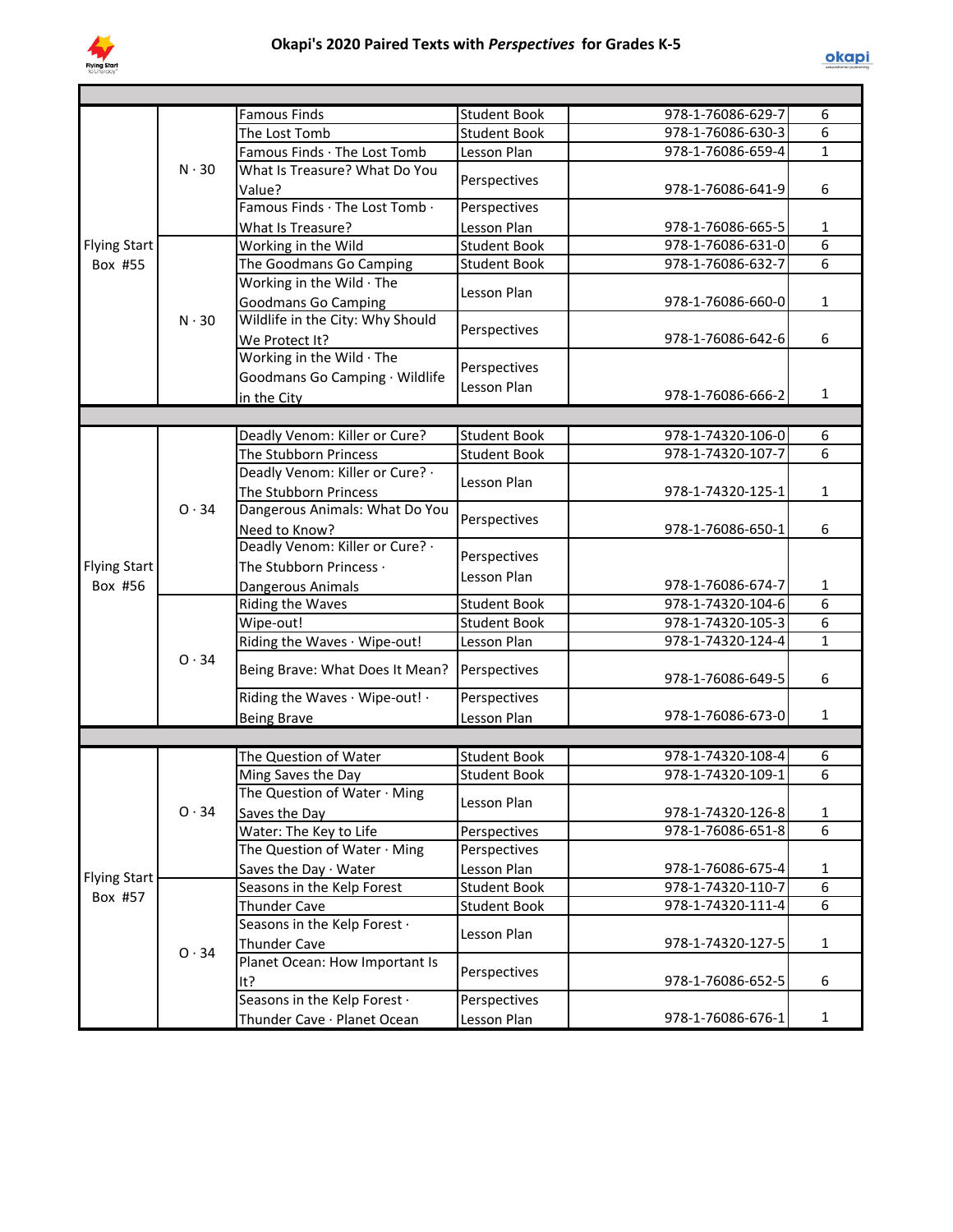

|                                |              | Nature's Red Flags                               | <b>Student Book</b> | 978-1-76086-633-4 | 6                   |
|--------------------------------|--------------|--------------------------------------------------|---------------------|-------------------|---------------------|
|                                |              | Bring Back the Frogs                             | <b>Student Book</b> | 978-1-76086-634-1 | 6                   |
|                                |              | Nature's Red Flags · Bring Back the              | Lesson Plan         |                   |                     |
|                                | 0.34         | Frogs                                            |                     | 978-1-76086-661-7 | $\mathbf{1}$        |
|                                |              | Mini Beasts: The Good, the Bad,                  | Perspectives        |                   |                     |
|                                |              | and the Ugly                                     |                     | 978-1-76086-647-1 | 6                   |
| <b>Flying Start</b>            |              | Nature's Red Flags · Bring Back the Perspectives |                     |                   |                     |
| Box #58                        |              | Frogs · Mini Beasts                              | Lesson Plan         | 978-1-76086-671-6 | 1                   |
|                                |              | Dragons                                          | <b>Student Book</b> | 978-1-76086-635-8 | $\overline{6}$      |
|                                |              | <b>Dragon Tales</b>                              | <b>Student Book</b> | 978-1-76086-636-5 | $\overline{6}$      |
|                                |              | Dragons · Dragon Tales                           | Lesson Plan         | 978-1-76086-662-4 | $\mathbf{1}$        |
|                                | $O \cdot 34$ | Scary Stories: The Scarier the                   |                     |                   |                     |
|                                |              | Better?                                          | Perspectives        | 978-1-76086-648-8 | 6                   |
|                                |              | Dragons · Dragon Tales · Scary                   | Perspectives        |                   |                     |
|                                |              | Stories                                          | Lesson Plan         | 978-1-76086-672-3 | 1                   |
|                                |              |                                                  |                     |                   |                     |
|                                |              | Incredible Underground Homes                     | <b>Student Book</b> | 978-1-74320-112-1 | 6                   |
|                                |              | The Wild Caves                                   | <b>Student Book</b> | 978-1-74320-113-8 | 6                   |
|                                |              | Incredible Underground Homes ·                   | Lesson Plan         | 978-1-74320-128-2 | $\mathbf{1}$        |
|                                | $P \cdot 38$ | Places People Live: When Is a                    | Perspectives        | 978-1-76086-655-6 | 6                   |
|                                |              | Incredible Underground Homes .                   |                     |                   |                     |
|                                |              | The Wild Caves · Places People                   | Perspectives        |                   |                     |
| <b>Flying Start</b>            |              | Live                                             | Lesson Plan         | 978-1-76086-655-6 | $\mathbf{1}$        |
| Box #59                        |              | Wildfires                                        | <b>Student Book</b> | 978-1-74320-114-5 | 6                   |
|                                |              | A Hard Choice                                    | <b>Student Book</b> | 978-1-74320-115-2 | 6                   |
|                                |              | Wildfires · A Hard Choice                        | Lesson Plan         | 978-1-74320-129-9 | $\mathbf{1}$        |
|                                | P.38         | Fire: Friend or Foe?                             | Perspectives        | 978-1-76086-656-3 | 6                   |
|                                |              |                                                  | Perspectives        |                   |                     |
|                                |              | Wildfires · A Hard Choice · Fire                 | Lesson Plan         | 978-1-76086-656-3 | $\mathbf{1}$        |
|                                |              |                                                  |                     |                   |                     |
|                                |              | We Must Protect Old-Growth                       |                     |                   |                     |
|                                |              | Forests                                          | <b>Student Book</b> | 978-1-74320-116-9 | 6                   |
|                                | $P \cdot 38$ | Dan's Trees                                      | <b>Student Book</b> | 978-1-74320-117-6 | 6                   |
|                                |              | We Must Protect Old-Growth                       |                     |                   |                     |
|                                |              | Forests · Dan's Trees                            | Lesson Plan         | 978-1-74320-130-5 | 1                   |
|                                |              | Trees: Why Do We Need Them?                      | Perspectives        | 978-1-76086-657-0 | 6                   |
|                                |              |                                                  |                     |                   |                     |
|                                |              | We Must Protect Old-Growth                       | Perspectives        |                   |                     |
| <b>Flying Start</b><br>Box #60 |              | Forests · Dan's Trees · Trees                    | Lesson Plan         | 978-1-76086-657-0 | 1<br>$\overline{6}$ |
|                                |              | Under the Ice<br>Professor Valdor and the Giant  | <b>Student Book</b> | 978-1-74320-118-3 |                     |
|                                |              |                                                  | <b>Student Book</b> | 978-1-74320-119-0 |                     |
|                                |              | Laser<br>Under the Ice · Professor Valdor        |                     |                   | 6                   |
|                                |              |                                                  | Lesson Plan         |                   |                     |
|                                | $P \cdot 38$ | and the Giant Laser                              |                     | 978-1-74320-131-2 | 1                   |
|                                |              | Setting Goals: What's important?                 | Perspectives        |                   |                     |
|                                |              |                                                  |                     | 978-1-76086-658-7 | 6                   |
|                                |              | Under the Ice · Professor Valdor                 | Perspectives        |                   |                     |
|                                |              | and the Giant Laser · Setting Goals Lesson Plan  |                     |                   |                     |
|                                |              |                                                  |                     | 978-1-76086-658-7 | 1                   |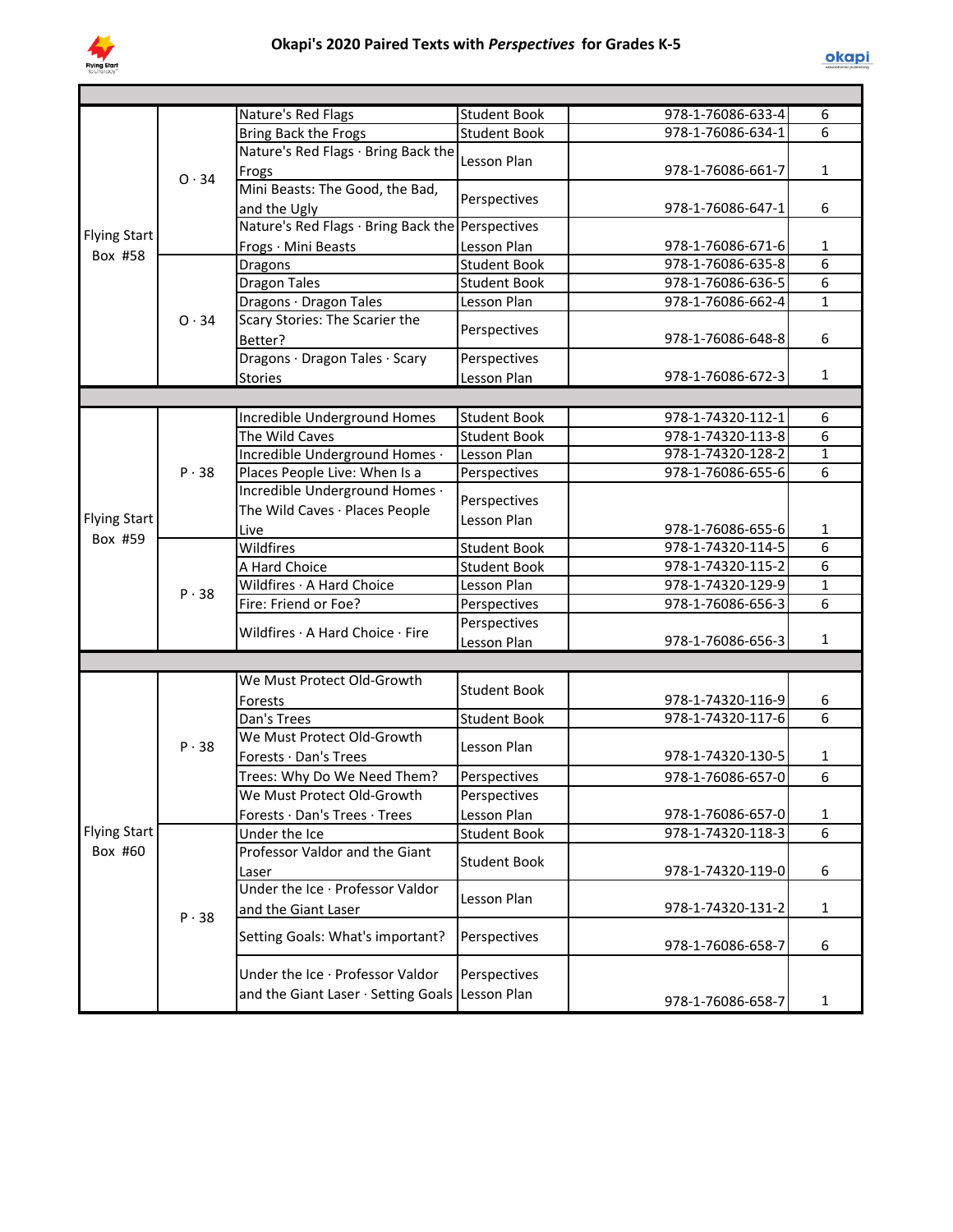

|                     |                | The Plastic Plague                                                     | <b>Student Book</b> | 978-1-76086-637-2 | 6              |  |  |  |  |  |
|---------------------|----------------|------------------------------------------------------------------------|---------------------|-------------------|----------------|--|--|--|--|--|
|                     |                | The Plastic-free Challenge                                             | <b>Student Book</b> | 978-1-76086-638-9 | 6              |  |  |  |  |  |
|                     |                | The Plastic Plague · The Plastic-                                      | Lesson Plan         |                   |                |  |  |  |  |  |
|                     | P.38           | free Challenge                                                         |                     | 978-1-76086-663-1 | $\mathbf{1}$   |  |  |  |  |  |
|                     |                | Plastic: Helpful or Harmful?                                           | Perspectives        | 978-1-76086-653-2 | $\overline{6}$ |  |  |  |  |  |
|                     |                | The Plastic Plague · The Plastic-                                      | Perspectives        |                   |                |  |  |  |  |  |
|                     |                | free Challenge · Plastic                                               | Lesson Plan         | 978-1-76086-677-8 | $\mathbf{1}$   |  |  |  |  |  |
| <b>Flying Start</b> |                | Electric Wind: The Story of                                            | <b>Student Book</b> |                   |                |  |  |  |  |  |
| Box #61             |                | William Kamkwamba                                                      |                     | 978-1-76086-639-6 | 6              |  |  |  |  |  |
|                     |                | Marvelous Maddie                                                       | <b>Student Book</b> | 978-1-76086-640-2 | $\overline{6}$ |  |  |  |  |  |
|                     |                | Electric Wind: The Story of                                            | Lesson Plan         | 978-1-76086-664-8 | $\mathbf{1}$   |  |  |  |  |  |
|                     | P.38           | Thinking Outside the Box: What                                         | Perspectives        |                   |                |  |  |  |  |  |
|                     |                | Does It Mean?                                                          |                     | 978-1-76086-654-9 | 6              |  |  |  |  |  |
|                     |                | Electric Wind: The Story of                                            |                     |                   |                |  |  |  |  |  |
|                     |                | William Kamkwamba · Marvelous                                          | Perspectives        |                   |                |  |  |  |  |  |
|                     |                | Maddie · Thinking Outside the Box                                      | Lesson Plan         |                   |                |  |  |  |  |  |
|                     |                |                                                                        |                     | 978-1-76086-678-5 | $\mathbf{1}$   |  |  |  |  |  |
| <b>Box Label</b>    |                |                                                                        |                     |                   |                |  |  |  |  |  |
| &                   | GR LVL ·       | <b>Title</b>                                                           | Format              | ISBN#             | Qty            |  |  |  |  |  |
|                     |                |                                                                        |                     |                   |                |  |  |  |  |  |
|                     | <b>DRA LVL</b> |                                                                        |                     |                   |                |  |  |  |  |  |
| <b>Contents</b>     |                |                                                                        |                     |                   |                |  |  |  |  |  |
|                     |                | Stage 8: Advanced Fluent Components, Reading Levels Q-S · DRA Level 40 |                     |                   |                |  |  |  |  |  |
|                     |                | What Makes A Champion?                                                 | <b>Student Book</b> | 978-1-76038-621-4 | 6              |  |  |  |  |  |
|                     |                | Swim Like a Fish                                                       | <b>Student Book</b> | 978-1-76038-622-1 | 6              |  |  |  |  |  |
|                     |                | What Makes a Champion? · Swim                                          | Lesson Plan         |                   |                |  |  |  |  |  |
|                     |                | Like a Fish                                                            |                     | 978-1-76038-657-3 | $\mathbf{1}$   |  |  |  |  |  |
|                     | $Q \cdot 40$   | Playing Competitve Sports: Is                                          |                     |                   |                |  |  |  |  |  |
|                     |                | Competition Good for Children?                                         | Perspectives        | 978-1-76038-645-0 | 6              |  |  |  |  |  |
|                     |                | What Makes A Champion? · Swim                                          |                     |                   |                |  |  |  |  |  |
| <b>Flying Start</b> |                | Like a Fish · Playing Competitve                                       | Perspectives        |                   |                |  |  |  |  |  |
| Box #62             |                | Sports                                                                 | Lesson Plan         | 978-1-76038-669-6 | 1              |  |  |  |  |  |
|                     |                | <b>HeroRATs</b>                                                        | <b>Student Book</b> | 978-1-76038-623-8 | 6              |  |  |  |  |  |
|                     |                | <b>Clever Ratty</b>                                                    | <b>Student Book</b> | 978-1-76038-624-5 | 6              |  |  |  |  |  |
|                     |                | HeroRATs · Clever Ratty                                                | Lesson Plan         | 978-1-76038-658-0 | $\overline{1}$ |  |  |  |  |  |
|                     | $Q \cdot 40$   | Putting Animals to Work: What                                          |                     |                   |                |  |  |  |  |  |
|                     |                | Are the Issues?                                                        | Perspectives        | 978-1-76038-646-7 | 6              |  |  |  |  |  |
|                     |                | HeroRATs · Clever Ratty · Putting                                      | Perspectives        | 978-1-76038-670-2 | $\mathbf{1}$   |  |  |  |  |  |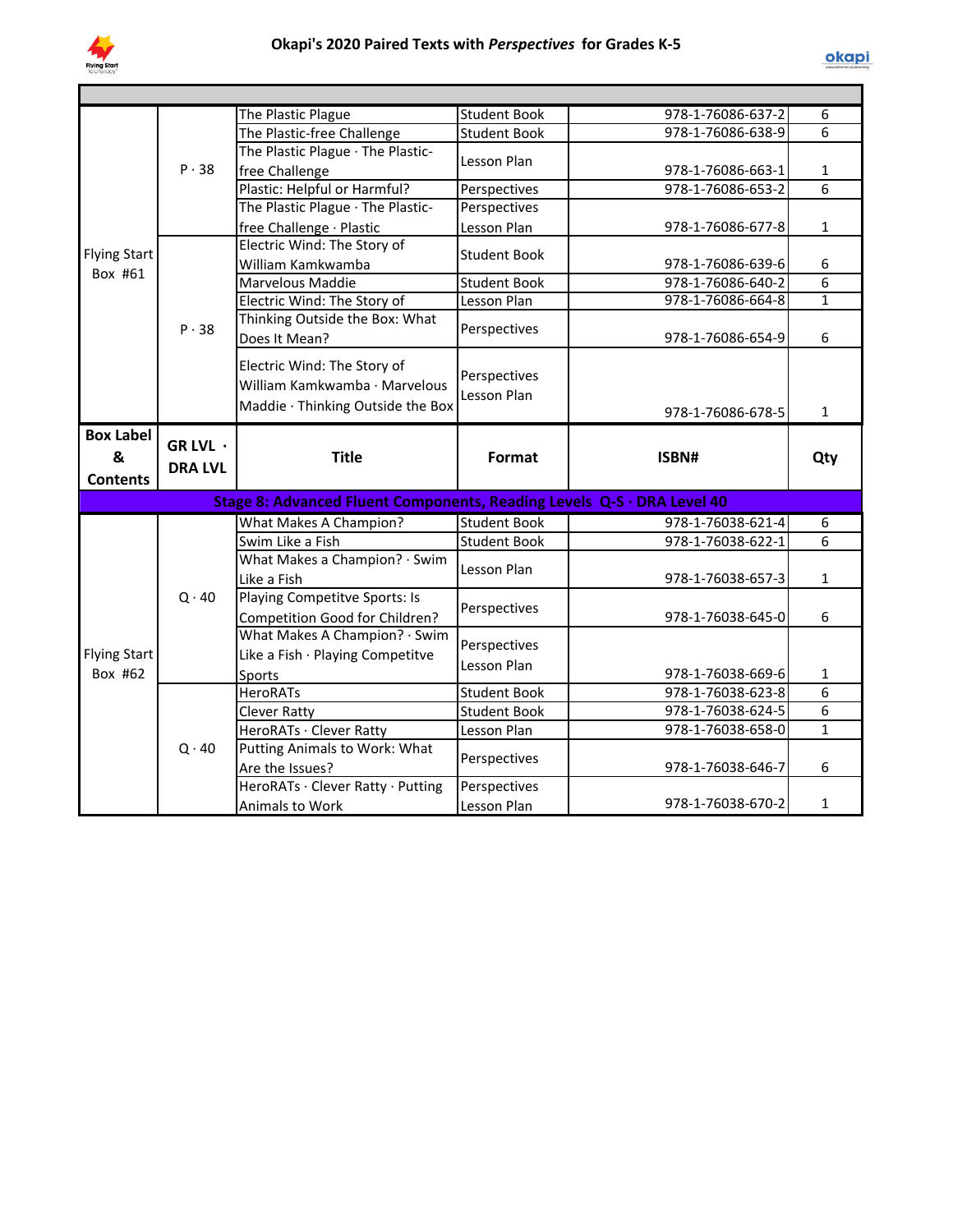

|                     |              | <b>First-time Visitors</b>                      | <b>Student Book</b>         | 978-1-76038-625-2 | 6            |
|---------------------|--------------|-------------------------------------------------|-----------------------------|-------------------|--------------|
|                     |              | Odysseus and the Cyclops                        | <b>Student Book</b>         | 978-1-76038-626-9 | 6            |
|                     |              | First-time Visitors · Odysseus and              | Lesson Plan                 |                   |              |
|                     |              | the Cyclops                                     |                             | 978-1-76038-659-7 | $\mathbf{1}$ |
|                     | $R \cdot 40$ | Hazardous Adventures: At What                   | Perspectives                |                   |              |
|                     |              | Cost?                                           |                             | 978-1-76038-647-4 | 6            |
|                     |              | First-time Visitors · Odysseus and              | Perspectives                |                   |              |
|                     |              | the Cyclops · Hazardous                         | Lesson Plan                 |                   |              |
| <b>Flying Start</b> |              | Adventures                                      |                             | 978-1-76038-671-9 | 1            |
| Box #63             |              | Polio: A Frightening Disease                    | <b>Student Book</b>         | 978-1-76038-627-6 | 6            |
|                     |              | Dance On!                                       | <b>Student Book</b>         | 978-1-76038-628-3 | 6            |
|                     |              | Polio: A Frightening Disease ·                  | Lesson Plan                 |                   |              |
|                     |              | Dance On!                                       |                             | 978-1-76038-660-3 | $\mathbf{1}$ |
|                     | $R \cdot 40$ | Preventing Diseases: What Are the               | Perspectives                |                   |              |
|                     |              | Issues?                                         |                             | 978-1-76038-648-1 | 6            |
|                     |              | Polio: A Frightening Disease .                  | Perspectives                |                   |              |
|                     |              | Dance On! · Preventing Diseases                 | Lesson Plan                 |                   |              |
|                     |              |                                                 |                             | 978-1-76038-672-6 | $\mathbf{1}$ |
|                     |              |                                                 |                             |                   |              |
|                     | $S \cdot 40$ | Our Active Earth                                | <b>Student Book</b>         | 978-1-76038-629-0 | 6            |
|                     |              | A New Geyser Erupts                             | <b>Student Book</b>         | 978-1-76038-630-6 | 6            |
|                     |              | Our Active Earth · A New Geyser                 | Lesson Plan                 |                   |              |
|                     |              | Erupts                                          |                             | 978-1-76038-661-0 | $\mathbf{1}$ |
|                     |              | Living in Dangerous Places: What                | Perspectives                |                   |              |
|                     |              | are the Hazards?                                |                             | 978-1-76038-649-8 | 6            |
|                     |              |                                                 |                             |                   |              |
|                     |              | Our Active Earth · A New Geyser                 | Perspectives                |                   |              |
| <b>Flying Start</b> |              | Erupts · Living in Dangerous Places Lesson Plan |                             | 978-1-76038-673-3 | 1            |
| Box #64             | $S \cdot 40$ | <b>Clean Energy</b>                             | <b>Student Book</b>         | 978-1-76038-631-3 | 6            |
|                     |              | Surviving the Earthquake!                       | <b>Student Book</b>         | 978-1-76038-632-0 | 6            |
|                     |              | Clean Energy · Surviving the                    |                             |                   |              |
|                     |              | Earthquake!                                     | Lesson Plan                 | 978-1-76038-662-7 | $\mathbf{1}$ |
|                     |              | The Impact of Climate Change:                   | Perspectives                |                   |              |
|                     |              | Why Clean Energy Matters                        |                             | 978-1-76038-650-4 | 6            |
|                     |              | Clean Energy · Surviving the                    |                             |                   |              |
|                     |              | Earthquake! · The Impact of                     | Perspectives<br>Lesson Plan |                   |              |
|                     |              | <b>Climate Change</b>                           |                             | 978-1-76038-674-0 | 1            |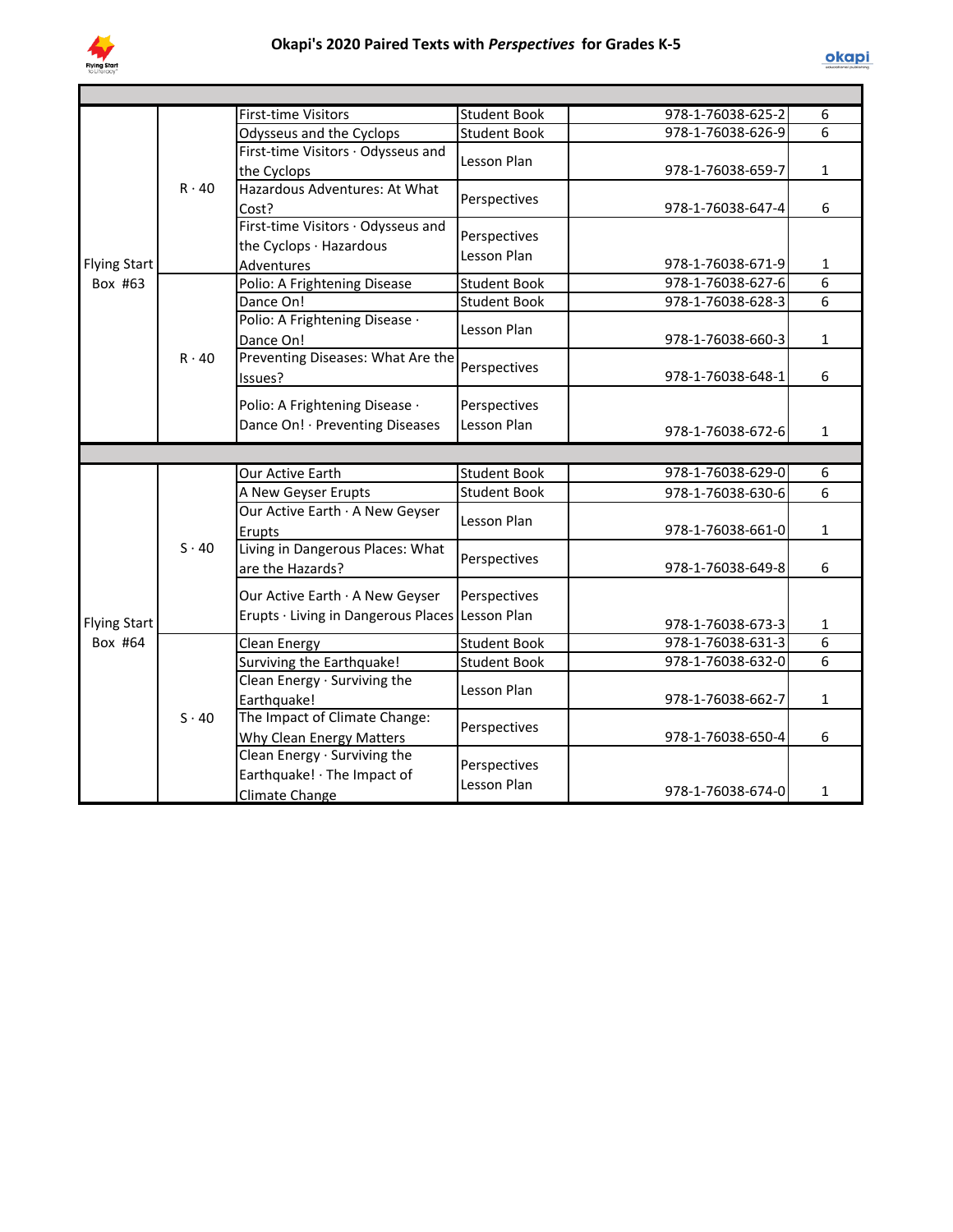

| <b>Box Label</b><br>&<br><b>Contents</b> | GR LVL ·<br><b>DRA LVL</b> | <b>Title</b>                                                                          | Format                      | ISBN#             | Qty            |
|------------------------------------------|----------------------------|---------------------------------------------------------------------------------------|-----------------------------|-------------------|----------------|
|                                          |                            | Stage 9: Advanced Fluent Components, Reading Levels Q-S · DRA Level 50                |                             |                   |                |
|                                          |                            | Animals in Danger: Orangutans                                                         | <b>Student Book</b>         | 978-1-76038-633-7 | 6              |
|                                          |                            | Ahmad's Journey                                                                       | <b>Student Book</b>         | 978-1-76038-634-4 | 6              |
|                                          | $T \cdot 50$               | Animals in Danger: Orangutans ·<br>Ahmad's Journey                                    | Lesson Plan                 | 978-1-76038-663-4 | $\mathbf{1}$   |
|                                          |                            | <b>Disappearing Rainforests: What</b><br>are the Issues?                              | Perspectives                | 978-1-76038-651-1 | 6              |
| <b>Flying Start</b>                      |                            | Animals in Danger: Orangutans ·<br>Ahmad's Journey · Disappearing<br>Rainforests      | Perspectives<br>Lesson Plan | 978-1-76038-675-7 | $\mathbf{1}$   |
| Box #65                                  |                            | Discovering the Lost World                                                            | <b>Student Book</b>         | 978-1-76038-635-1 | 6              |
|                                          |                            | <b>Exploring Galápagos</b>                                                            | <b>Student Book</b>         | 978-1-76038-636-8 | 6              |
|                                          |                            | Discovering the Lost World .<br><b>Exploring Galápagos</b>                            | Lesson Plan                 | 978-1-76038-664-1 | $\mathbf{1}$   |
|                                          | $T \cdot 50$               | Natural Wonders of the World:<br>How Do We Protect Them?                              | Perspectives                | 978-1-76038-652-8 | 6              |
|                                          |                            | Discovering the Lost World .<br>Exploring Galápagos · Natural<br>Wonders of the World | Perspectives<br>Lesson Plan | 9781760386764     | 1              |
|                                          |                            |                                                                                       |                             |                   |                |
|                                          |                            | Fighting For Children's Rights                                                        | <b>Student Book</b>         | 978-1-76038-637-5 | 6              |
|                                          |                            | A Dollar a Day                                                                        | <b>Student Book</b>         | 978-1-76038-638-2 | 6              |
|                                          |                            | Fighting For Children's Rights · A<br>Dollar a Day                                    | Lesson Plan                 | 978-1-76038-665-8 | $\mathbf{1}$   |
| <b>Flying Start</b>                      | $U \cdot 50$               | Children at Work: What are the<br>Issues?                                             | Perspectives                | 978-1-76038-653-5 | 6              |
|                                          |                            | Fighting For Children's Rights · A<br>Dollar a Day · Children at Work                 | Perspectives<br>Lesson Plan | 978-1-76038-677-1 | 1              |
| Box #66                                  |                            | The Camera Doesn't Lie!                                                               | Student Book                | 978-1-76038-639-9 | $\overline{6}$ |
|                                          | $U \cdot 50$               | The Scoop                                                                             | <b>Student Book</b>         | 978-1-76038-640-5 | 6              |
|                                          |                            | The Camera Doesn't Lie! · The<br>Scoop                                                | Lesson Plan                 | 978-1-76038-666-5 | 1              |
|                                          |                            | Caught on Camera: The Power of<br>Photography                                         | Perspectives                | 978-1-76038-654-2 | 6              |
|                                          |                            | The Camera Doesn't Lie! · The<br>Scoop · Caught on Camera                             | Perspectives<br>Lesson Plan | 978-1-76038-678-8 | $\mathbf{1}$   |